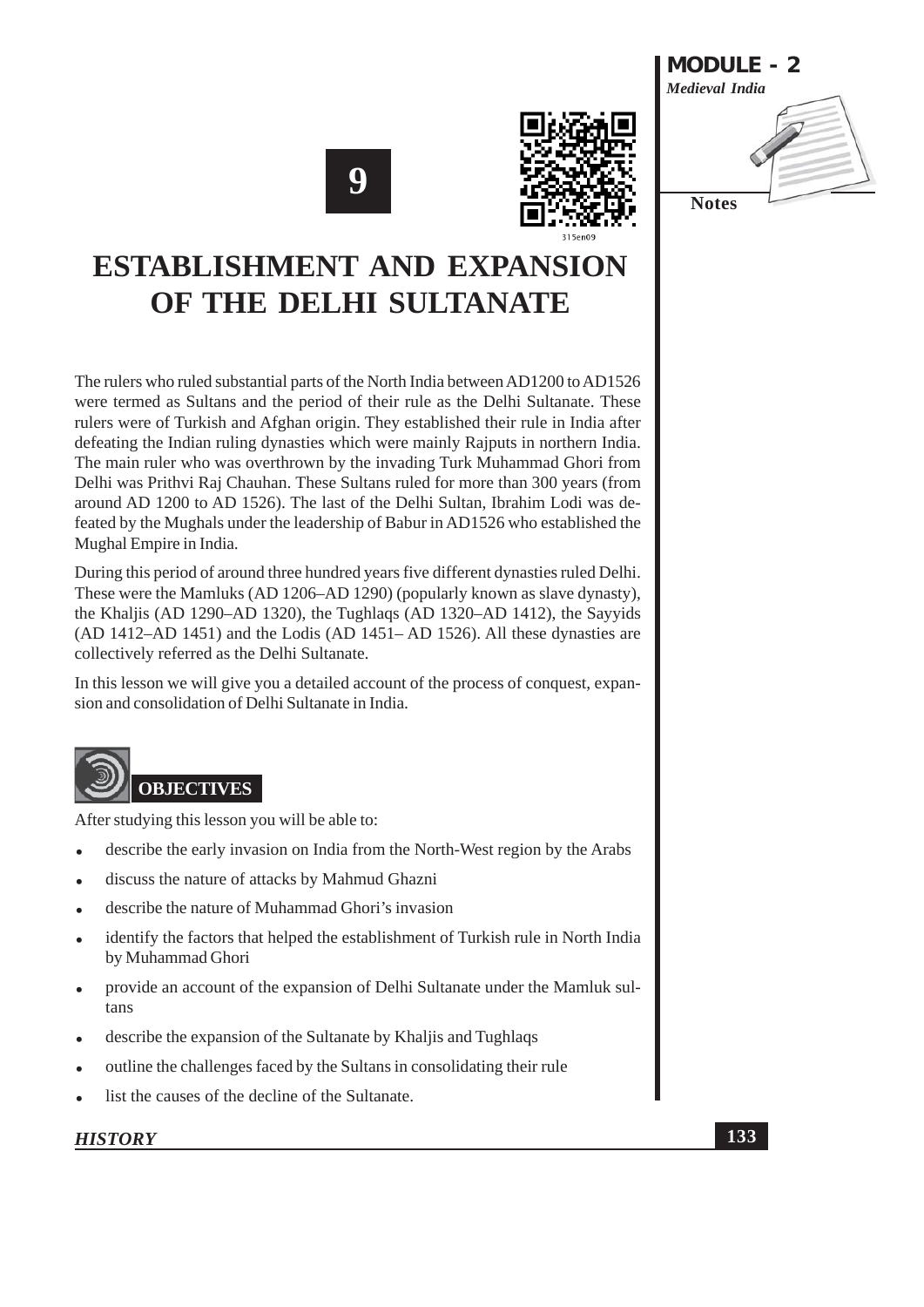

# 9.1 ARAB INVASION OF INDIA

In the early 8<sup>th</sup> century Arabs invaded India from the North-West region. This Arab invasion in AD 712 was led by Muhammad Bin Oasim a general of the Umayyad caliphate. Invasion on India was part of the policy of Arab expansion during this period.

The rise of Islam in Arabia (see box) gave rise to a new political system. The process of expansion which had started after the capture of Mecca by the prophet Muhammad continued after his death.

### **Rise And Spread Of Islam**

In the 7<sup>th</sup>Century AD, a new religion named "ISLAM" was born in Arabia and in a very short span it carved out an empire extending from North Africa to Iberian Peninsula to Iran and India. Islam was founded and preached by Prophet Muhammad (AD 570–632). This religion transformed the religious, political and social life of not only the people of Arabia but also of many parts of the world. Islam laid emphasis upon belief in one God and its holy book as the "QURAN". Muslims believe that the Quran is revealed by God to Prophet Muhammad. Quran is respected as the supreme source of authority in Islam. Every Muslim was asked to pray five times a day, to fast during the month of Ramzan, to distribute alms and to make a pilgrimage, if possible, to Mecca. After the death of Prophet (AD 632) the task of providing religious and political leadership to the Muslims passed on to the Caliphs. (Caliph is derived from the Arabic word 'Khalifa' which means 'deputy'. This is a title given to the rulers who succeeded Prophet Muhammad). Between AD 632–661 there were four pious Caliphs, all close companions of the Prophet. The Umayyad Caliphate (AD 661–750) succeeded the pious Caliphs. Umayyad dynasty gave stability and prosperity to the Caliphate. Umayyad dynasty was followed by the Abbasid Caliphate (AD 750-1258). During the time of later Abbasids, the Caliphs began to loose political control and independent Muslim Rulers (Sultans) emerged in several regions.

The Arab expansion was notable for the speed with which it was accomplished. Between AD 633–637, Arab conquered West Asia, Jordan Syria, Iraq, Turkey and Persia. They also conquered parts of North Africa and Southern Europe. Between AD 639-637, Egypt was also conquered. By AD 712, the Arabs had entered Spain and were soon making inroads into Southern France. By the 8<sup>th</sup> Century AD, the Arabs had acquired a core position from Spain to India, connecting the trade of Mediterranean and the Indian Ocean.

During the early years of the  $8<sup>th</sup>$  Century, the Umayyads reached the height of their power. They had created the largest ever-Mulsim state that existed. Arabs were also attracted by the wealth of India. Arab merchants and sailors had brought back stories of great wealth of India. However, the reason for the invasion of Sindh was to avenge the plunder of Arab Ships by pirates of Debol. King Dahir refused to punish the pirates. Hajjaj the governor of Iraq despatched an army under Muhammad Bin Qasim. He arrived in Sind in AD 712, and besieged Debol which was situated on the sea coast. After crossing the Indus he marched forward. At Rawar, Muhammad Bin Qasim attacked Dahir who was defeated. Arabs killed a large number of fleeing soldiers. Dahir was also caught and killed. Muhammad Bin Qasim now proceeded forward and within a short span he conquered various important places in Sind including Brahmanabad.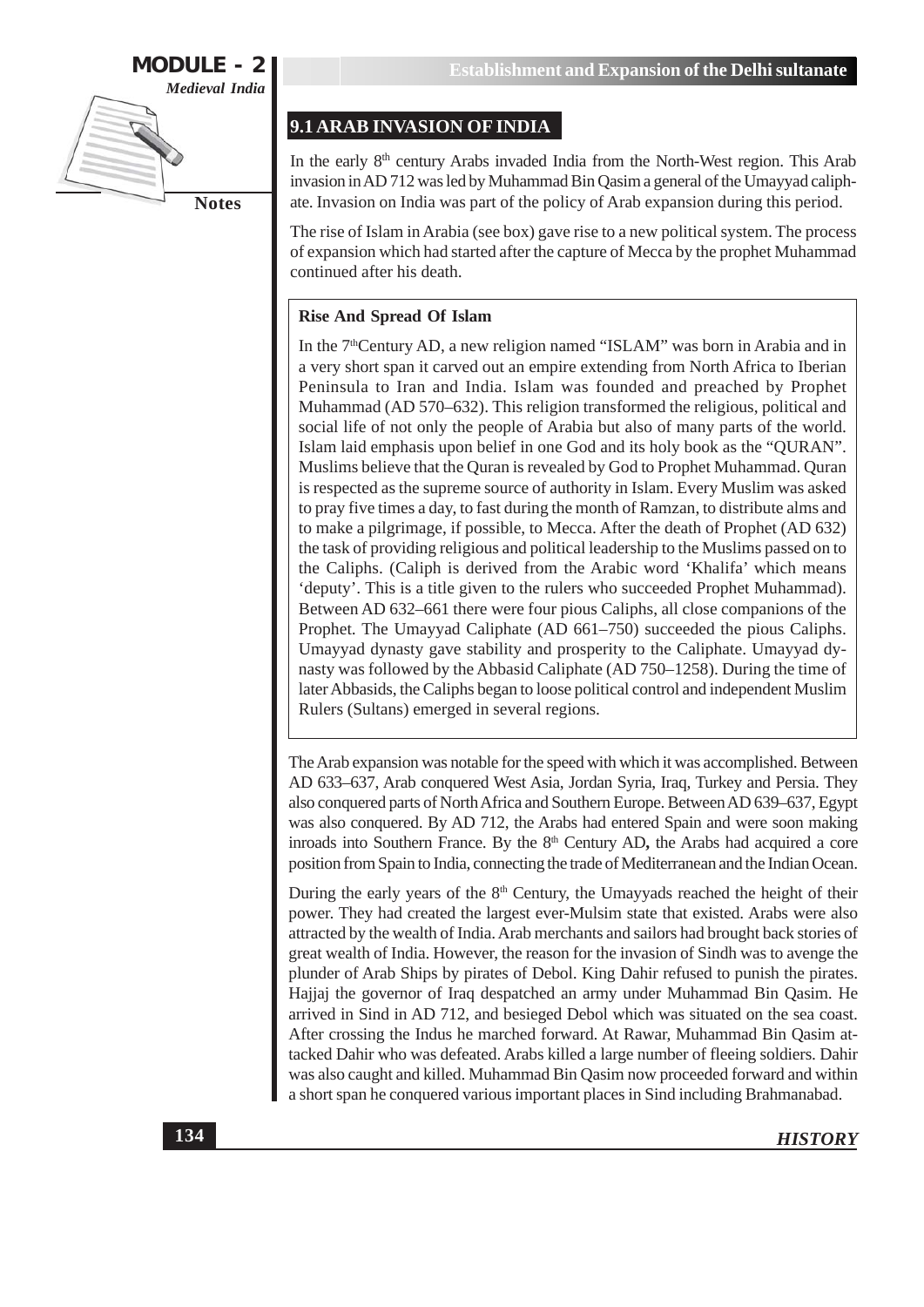The economic life of Sind got disturbed as a result of campaigns of Qasim. A large number of people and merchants had fled from Sind. He had conquered the major portion of Sind up to the lower Punjab. His rule lasted only for two years. However many Arabs settled down in Sind and established relations with the local population. The Arab influence continued for a long period with pockets of Muslim influence established in various parts of Sind.

### 9.2 MAHMUD GHAZNI

In all Mahmud Ghazni invaded India 17 times during AD 1000–1026. Mahmud Ghazni was Son of Sabuktigin, the founder of Ghazni dynasty & Turkish slave commander.

Mahmud Ghazni first encountered the Hindushai ruler, Jaipal in AD 1001. In the years AD 1004-06 Mahmud Ghazni attacked the rulers of Multan. Soon Punjab also passed into the hands of the Ghaznavids. Between AD 1014–1019, Mahmud enriched his treasury by looting the temples of Nagarkot, Thanesar, Mathura and Kanauj. The attack against Nagarkot in AD 1008 has been described as his first great triumph. In AD 1025, Mahmud embarked on the most ambitious Indian campaign, the attack on the Somnath temple in Saurashtra. Mahmud captured the city after grim struggle in which more than 50,000 defenders lost their lives. Mahmud left Somnath after a fortnight when he came to know that the Gujarat king Bhima-I had completed preparations to confront him. His attacks on India were an attempt to fulfil his ambition to make Ghazni the formidable power in the politics of Central Asia. Mahmud's raids into India were only to acquire the famous wealth of India. This wealth would help him to consolidate his vast rule in Central Asia. He did not wish to establish an empire in India. The Ghaznavids had their control on parts of Punjab and Sind which continued till AD 1135. However his invasions exposed the weak defence of Indian kingdoms. They also opened possibility of attacks in future by the Turks.

# 9.3 MUHAMMAD GHORI (SHAHABUDDIN MUHAMMAD)

In AD 1173 Shahabuddin Muhammad (AD 1173-1206) also called Muhammad of Ghor ascended the throne of Ghazni. The Ghoris were not strong enough to meet the growing power and strength of the Khwarizmi Empire; they realised that they could gain nothing in Central Asia. This forced Ghori to turn towards India to fulfil his expansionist ambitions.

Muhammad Ghori was very much interested in establishing permanent empire in India and not merely looting its wealth. His campaigns were well organised and whenever he conquered any territory, he left a general behind to govern it in his absence. His invasions resulted in the permanent establishment of the Turkish Sultanate in the region lying north of the Vindhya Mountains.

### **Conquest of Punjab and Sind**

Muhammad Ghori led his first expedition in AD 1175. He marched against Multan and freed it from its ruler. In the same campaign he captured Uchch from the Bhatti Rajputs. Three years later in AD 1178 he again marched to conquer Gujarat but the Chalukya ruler of Gujarat, Ghima II defeated him at the battle of Anhilwara. But this defeat did not discourage Muhammad Ghori. He realised the necessity of creating a suitable base in Punjab before venturing on the further conquest of India.

He launched a campaign against the Ghaznavid possessions in Punjab. As a result Peshawar was conquered in AD 1179–80 and Lahore in AD 1186. The fort of Sialkot and Debol were captured next. Thus by AD 1190 having secured Multan, Sind and Punjab, Muhammad Ghori had paved the way for a further thrust into the Gangetic Doab.

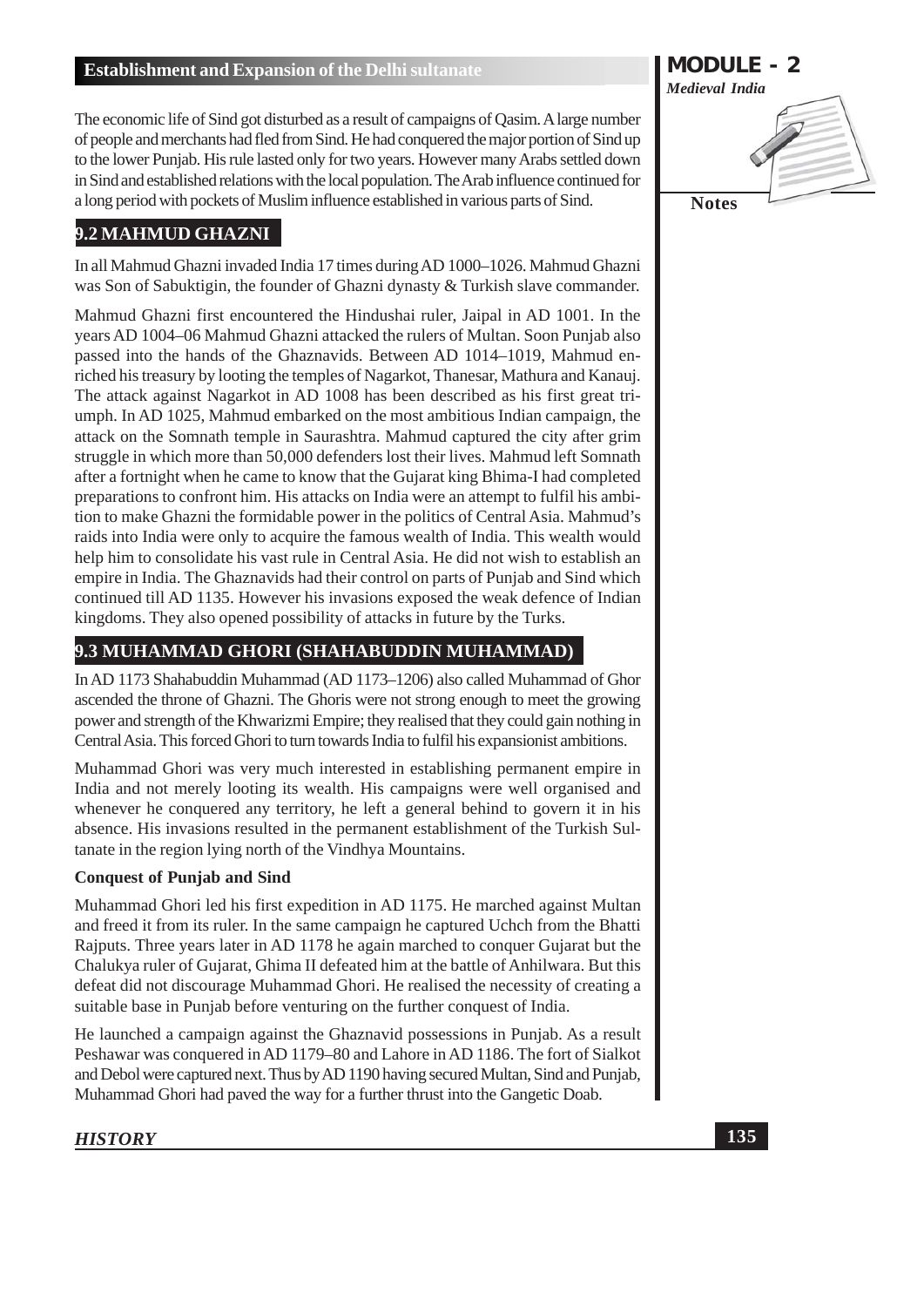### The First Battle of Tarain (AD 1191)

Muhammad Ghori's possession of Punjab and his attempt to advance into the Gangetic Doab brought him into direct conflict with the Rajput ruler Prithivaraja Chauhan. He had overrun many small states in Rajputana, captured Delhi and wanted to extend his control over Punjab and Ganga valley. The conflict started with claims of Bhatinda. In the first battle fought at Tarain in AD 1191, Ghori's army was routed and he narrowly escaped death. Prithviraj conquered Bhatinda but he made no efforts to garrison it effectively. This gave Ghori an opportunity to re-assemble his forces and make preparations for another advance into India.

### The Second Battle of Tarain (AD 1192)

This battle is regarded as one of the turning points in Indian History. Muhammad Ghori made very careful preparations for this conquest. The Turkish and Rajput forces again came face to face at Tarain. The Indian forces were more in number but Turkish forces were well organised with swift moving cavalry. The bulky Indian forces were no match against the superior organisation, skill and speed of the Turkish cavalry. The Turkish cavalry was using two superior techniques. The first was the horse shoe which gave their horses a long life and protected their hooves. The second was, the use of iron stirrup which gave a good hold to the horse rider and a better striking power in the battle. A large number of Indian soldiers were killed. Prithviraj tried to escape but was captured near Sarsuti. The Turkish army captured the fortresses of Hansi, Sarsuti and Samana. Then they moved forward running over Delhi and Ajmer.

After Tarain, Ghori returned to Ghazni, leaving the affairs of India in the hand of his trusted slave general Outbuddin Aibak. In AD 1194 Muhammad Ghori again returned to India. He crossed Yamuna with 50,000 cavalry and moved towards Kanauj. He gave a crushing defeat to Jai Chand at Chandwar near Kanauj. Thus the battle of Tarain and Chandwar laid the foundations of Turkish rule in Northern India.

The political achievements of Muhammad Ghori in India were long lasting than those of Mahmud of Ghazni. While Mahmud Ghazni was mainly interested in plundering Muhammad Ghori wanted to establish his political control. His death in AD 1206 did not mean the withdrawal of the Turkish interests in India. He left behind his slave General Outbuddin Aibak who became first Sultan of the Delhi Sultanate.

# **INTEXT QUESTIONS 9.1**

- $1.$ Fill in the blanks:
	- a) Sultan Muhammad Ghori was the ruler of \_\_\_\_\_\_\_\_\_\_\_\_.
	-
	- c) Muhammad Ghori entrusted his Indian possession to \_
- 2. When was the Second battle of Tarain fought?
- 3. What was the one major difference between the invasion of Mahmud of Ghazni and Muhammad of Ghor?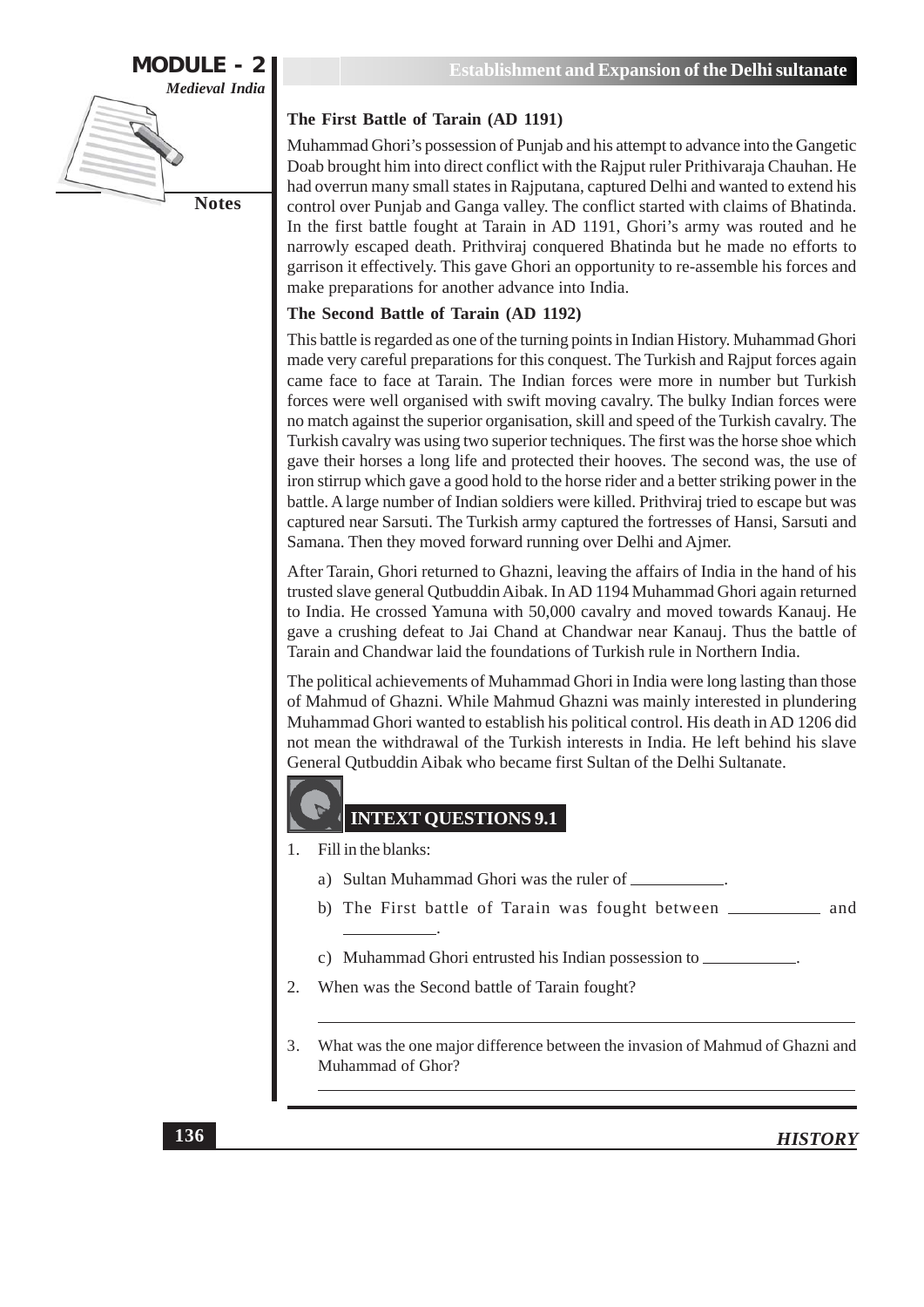### 9.4 THE MAMLUK SULTANS

With Qutbuddin Aibak, begins the period of Mamluk Sultans or the slave dynasty. Mamluk is an Arabic word meaning "owned". It was used to distinguish the imported Turkish slaves meant for military service from the lower slaves used as domestic labour or artisan. The Mamluk Sultans ruled from AD 1206 to 1290.

### Qutbuddin Aibak (AD 1206-1210)

Qutbuddin Aibak was a Turkish slave who had risen to high rank in Muhammad Ghori's army. After Muhammad Ghori's death in AD 1206, the control of his Indian possessions was passed on to Qutbuddin Aibak. Aibak was the first independent Muslim ruler of Northern India, the founder of Delhi Sultanate.

Aibak had to face many revolts from Rajputs and other Indian chiefs. Tajuddin Yaldauz, the ruler of Ghazni, claimed his rule over Delhi. Nasiruddin Qabacha, the governor of Multan and Uchch aspired for independence. Aibak was able to win over his enemies by conciliatory measures as well as a display of power. He defeated Yaldauz and occupied Ghazni. The successor of Jaichand, Harishchandra had driven out the Turks from Badayun and Farukhabad. Aibak re-conquered both Badayun and Farukhabad.

Outbuddin Aibak was brave, faithful and generous. Due to his generosity he was known as "Lakh Baksh". Most of the scholars consider Aibak as the real founder of Mulsim rule in India.

### Iltutmish (AD 1210-1236)

In AD 1210, Aibak died of injuries received in a fall from his horse while playing chaugan (Polo). After his death a few amirs raised his son Aram Shah to the throne in Lahore. But Aram Shah was incapable ruler and the Turkish amirs opposed him. The Turkish chiefs of Delhi invited the governor of Badayun (son-in-law of Outbuddin Aibak) "Iltutmish" to come to Delhi. Aram Shah proceeded against him at the head of the army from Lahore to Delhi but Iltutmish defeated him and became the Sultan with the name of Shamsuddin. The credit of consolidating the Delhi Sultanate lies largely with him.

When Iltutmish ascended the throne, he found himself surrounded with many problems. Other commanders of Muhammad Ghori like Yaldauz, Oubacha and Ali Mardan rose in defiance again. The chief of Jalor and Ranthambore joined Gwalior and Kalinjar in declaring their independence. Apart from this, the rising power of Mongols under Chenghiz Khan threatened the North West Frontier of the Sultanate.

Iltutmish took up the task of consolidating his position. He defeated Yaldauz in AD 1215 in the battle of Tarain. In AD 1217 he drove away Qabacha from Punjab. In AD 1220, when Chenghiz Khan destroyed the Khwarizm expire, Iltutmish realised the political necessity of avoiding a confrontation with the Mongols. Thus when Jalaluddin Mangbarani, the son of the Shah of Khwarizm, while escaping from the Mongols, sought shelter at Iltutmish's court, Iltutmish turned him away. He thus saved the Sultanate from destruction by the Mongols.

From AD 1225 onwards. Illumish engaged his armies in suppressing the disturbances in the East. In AD 1226-27 Iltutmish sent a large army under his son Nasiruddin Mahmud which defeated Iwaz Khan and brought Bengal and Bihar back into the Delhi Sultanate. Similarly a campaign was also launched against the Raiput chiefs. Ranthambore was captured in AD 1226 and by AD 1231 Iltutmish had established his authority over Mandor, Jalore, Bayana and Gwalior.

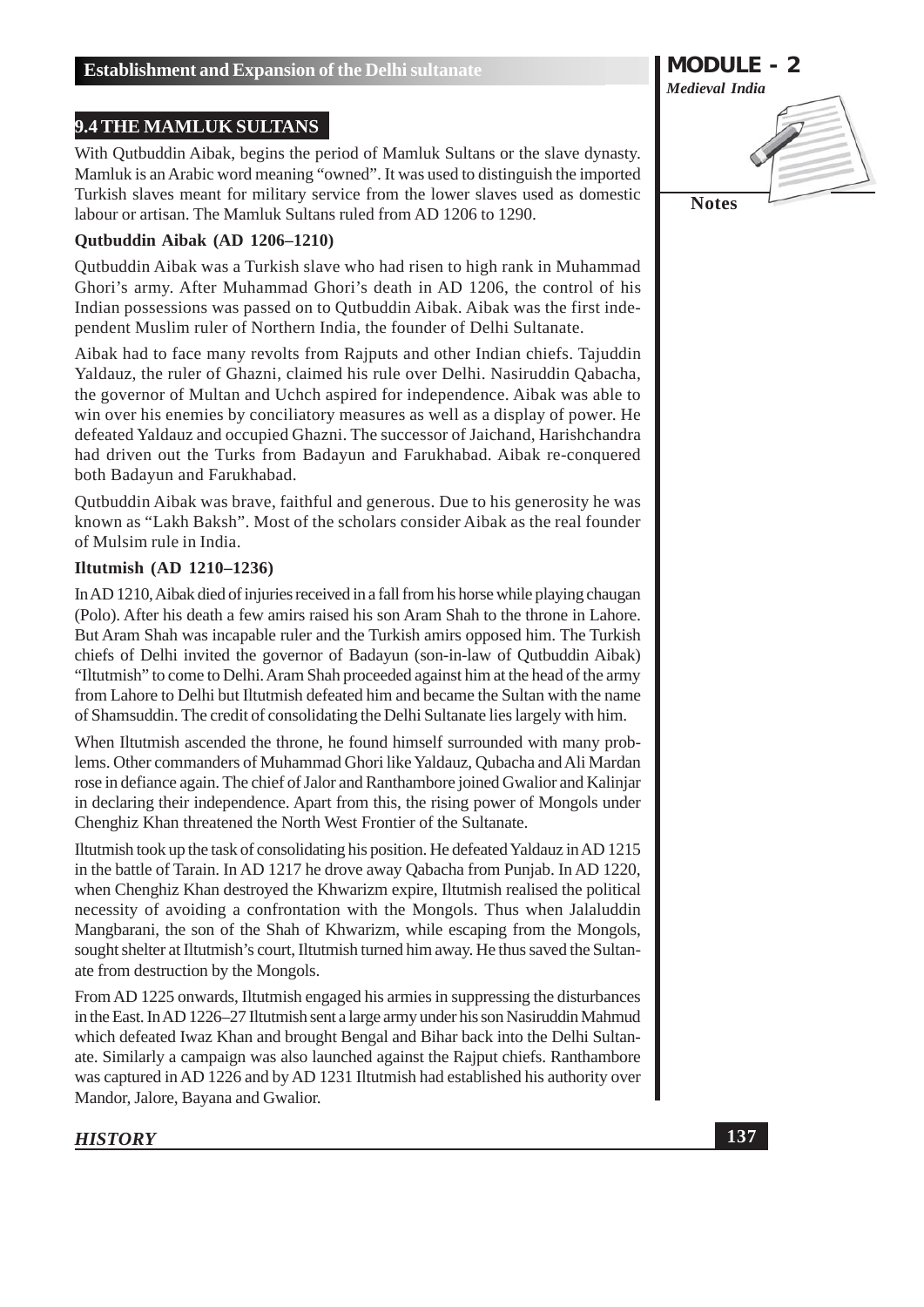**MODULE - 2** Medieval India **Notes** 

There is no doubt that Iltutmish completed the unfinished work of Aibak. The Delhi Sultanate now covered a sizeable territory. Besides this, he also organised his trusted nobles or officers into a group of "Forty" (Turkan-i-Chahalgani). He was a farsighted ruler and he consolidated and organised the newly formed Turkish Sultanate in Delhi.

Iltutmish established 'Group of Forty' (Turkan-i-Chahalgani). These were Turkish amirs (nobles) who advised and helped the Sultan in administering the Sultanate. After the death of Iltutmish, this group assumed great power in its hands. For a few years they decided on the selection of Sultans one after the other. The group was finally eliminated by Balban.

Iltutmish effectively suppressed the defiant amirs of Delhi. He separated the Delhi Sultanate from Ghazni, Ghor and Central Asian politics. Iltutmish also obtained a 'Letter of Investiture' in AD 1229 from the Abbasid Caliph of Baghdad to gain legitimacy.

Iltutmish made a significant contribution in giving shape to administrative institution such as *igtas, army* and *currency* system. He gave the Sultanate two of its basic coins- the silver '*Tanka*' and the copper '**Jittal**'. To affect greater control over the conquered areas Iltutmish granted *iqtas* (land assignments in lieu of cash salaries) to his Turkish officers on a large scale. The recipients of "iqtas" called the "iqtadars" collected the land revenue from the territories under them. Out of this they maintained an armed contingent for the service of the state, enforced law and order and met their own expenses. Iltutmish realized the economic potentiality of the Doab and the *igtas* were distributed mainly in this region. This secured for Iltutmish the financial and administrative control over one of the most prestigious regions of North India. (You will read details of administration in lesson 12)

### Raziya (AD 1236-40)

The problem of successor troubled Iltutmish during his last days. Iltutmish did not consider any of his sons worthy of the throne. His own choice was his daughter Raziya hence he nominated her as his successor. But after his death his son Ruknuddin Firoz ascended the throne with the help of army leaders. However with the support of the people of Delhi and some military leaders, Raziya soon ascended the throne.

Despite her obvious qualities, Raziya did not fare significantly better primarily because of her attempts to create a counter nobility of non-Turks and invited the wrath of the Turkish amirs. They were particularly incensed over her decision to appoint the Abyssinian, Malik Jamaluddin Yaqut, as the *amir-i-akhur* (master of the horses); the recruitment of a few other non-Turks to important posts further inflamed matters.

The nobility realized that, though a woman, Raziya was not willing to be a puppet in their hands, therefore the nobles started revolting against her in the provinces. They accused her of violating feminine modesty and being too friendly to an Abbyssinian noble, Yaqut. She got killed after she was defeated by the nobles. Thus her reign was a brief one and came to end in AD 1240.

### Nasiruddin Mahmud (1246-66 AD)

The struggle for power between Sultan and the Turkish Chiefs "Chahalgani" which began during the reign of Raziya continued. After Raziya's death, the power of Chahalgani increased and they became largely responsible for making and unmaking of kings. Behram Shah (AD 1240-42) and Masud Shah (AD 1242-46) were made Sultans and removed in succession. After them, in AD 1246, Ulugh Khan (later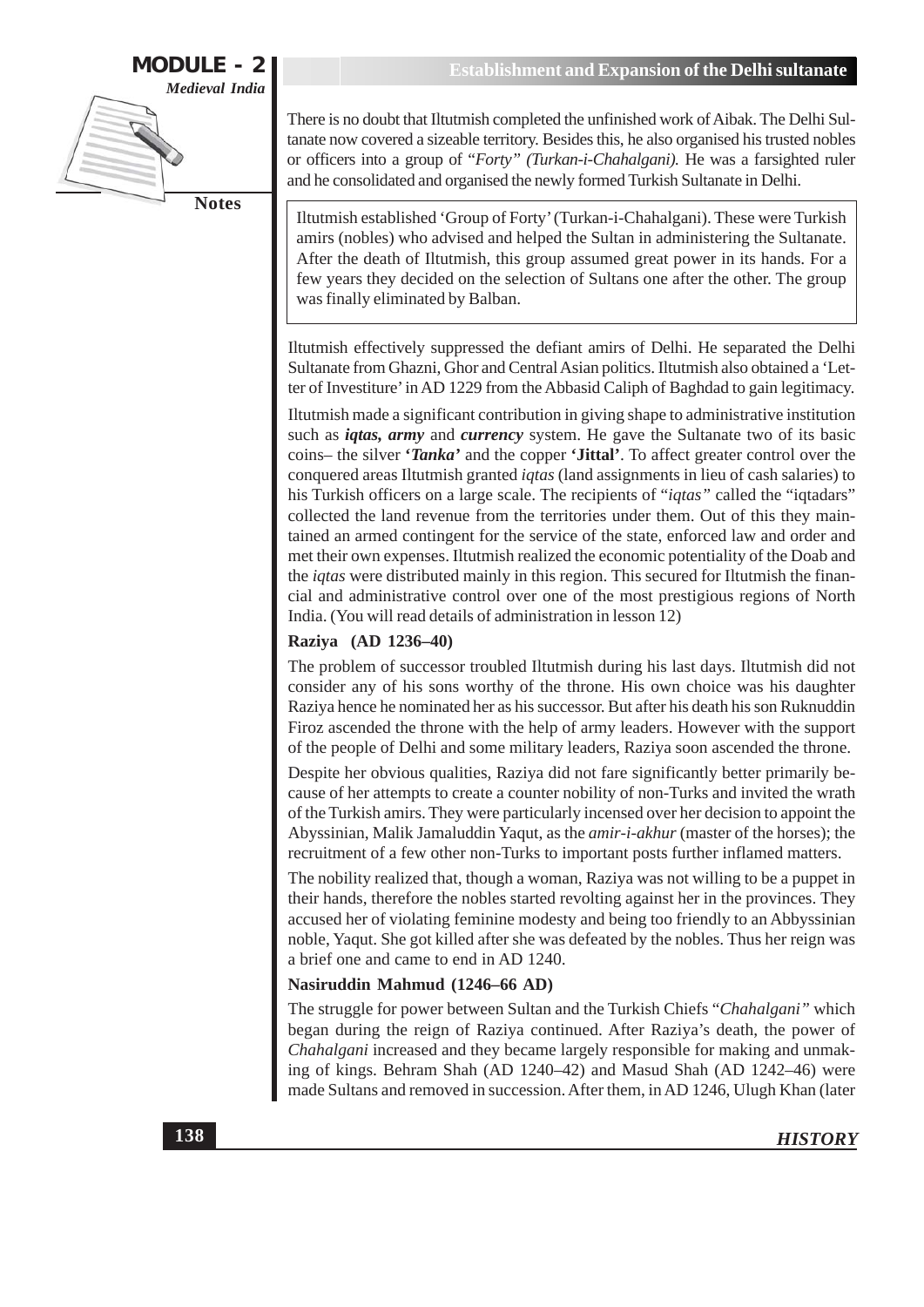known as Balban) placed the inexperienced and young Nasiruddin (grandson of Iltutmish) on throne and himself assumed the position of Naib (deputy). To further strengthen his position, he married his daughter to Nasiruddin. Sultan Nasiruddin Mahmud died in AD 1265. According to Ibn Battuta and Isami, Balban poisoned his master Nasiruddin and ascended the throne.

### **Balban (AD 1266-87)**

The struggle between the sultan and the Turkish nobles continued, till one of the Turkish chiefs, Ulugh Khan, known in history by the name of Balban, gradually arrogated all power to himself and finally ascended the throne in AD 1266. When Balban became the Sultan, his position was not secure. Many Turkish chiefs were hostile to him; the Mongols were looking forward for an opportunity for attacking the Sultanate, the governors of the distant provinces were also trying to become independent rulers, the Indian rulers were also ready to revolt at the smallest opportunity.

The law and order situation in the area around Delhi and in the Doab region had deteriorated. In the Ganga-Yamuna doab and Awadh, the roads were infested with the robbers and dacoits, because of which the communication with the eastern areas had become difficult. Some of the Rajput zamindars had set up forts in the area, and defied the government. The Mewatis had become so bold as to plunder people up to the outskirts of Delhi. To deal with these elements, Balban adopted a stern policy. In the Mewat many were killed. In the area around Badayun, Rajput strongholds were destroyed.

Balban ruled in an autocratic manner and worked hard to elevate the position of the Sultan. He did not allow any noble to assume great power. He even formulated the theory of kingship. The historian Barani, who was himself a great champion of the Turkish nobles, says that Balban remarked 'whenever I see a base born ignoble man, my eyes burn and I reach in anger for my sword (to kill him)." We do not know if Balban actually said these words but his attitude towards the non-Turks was that of contempt. Balban was not prepared to share power with anyone, not even with his own family.

Balban was determined to break the power of the Chahalgani. To keep himself well informed, Balban appointed spies in every department. He also organised a strong centralized army, both to deal with internal disturbances, and to repel the Mongols who had entrenched themselves in the Punjab and posed a serious threat to the Delhi Sultanate. Balban re-organised the military department (*diwan-i-arz*) and deployed army in different parts of the country to put down rebellion. The disturbances in Mewat, Doab, Awadh and Katihar were ruthlessly suppressed. Balban also secured control over Ajmer and Nagaur in eastern Rajputana but his attempts to capture Ranthambore and Gwalior failed. In AD 1279, encouraged by the Mongol threats and the old age of Sultan the governor of Bengal, Tughril Beg, revolted, assumed the title of Sultan and had the khutba read in his name. Balban sent his forces to Bengal and had Tughril killed. Subsequently he appointed his own son Bughra Khan as the governor of Bengal.

By all these harsh methods, Balban controlled the situation. In order to impress the people with the strength and awe of his government, Balban maintained a magnificent court. He refused to laugh and joke in the court, and even gave up drinking wine so that no one may see him in a non-serious mood. He also insisted on the ceremony of *sijada* (prostration) and *paibos* (kissing of the monarch's feet) in the court.

Balban was undoubtedly one of the main architects of the Sultanate of Delhi, particularly of its form of government and institutions. By asserting the power of the monarchy, Balban strengthened the Delhi Sultanate. But even he could not fully defend northern

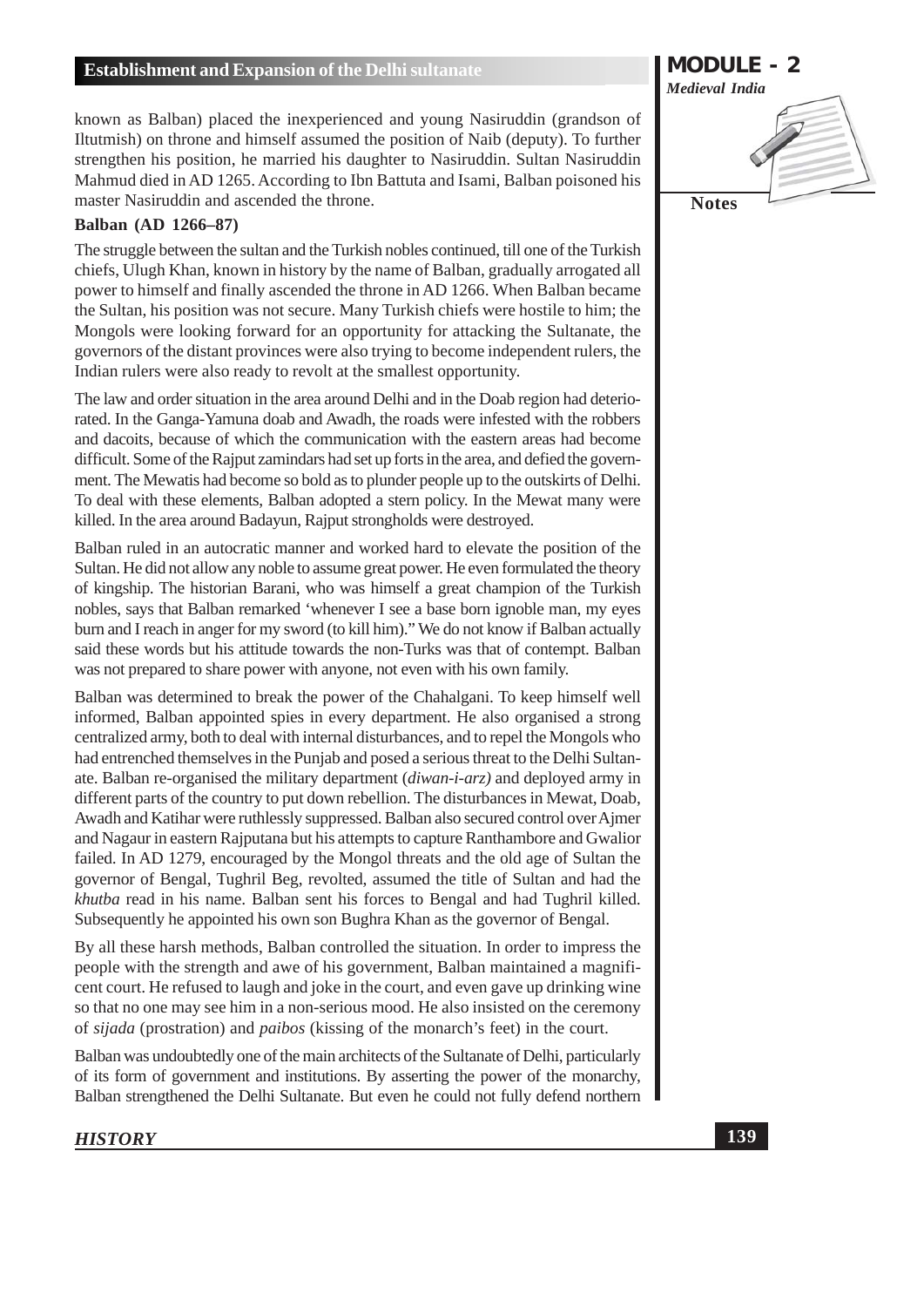**MODULE - 2 Medieval India** 

**Notes** 

India against the attacks of the Mongols. Moreover, by excluding non-Turkish from positions of power and authority and by trusting only a very narrow racial group he made many people dissatisfied. This led to fresh disturbances and troubles after his death.

Balban adopted a policy of consolidation rather than expansion. He introduced a new theory of kingship and redefined the relations between the Sultan and nobility. Through these measures Balban strengthened the Delhi Sultanate.

Balban died in AD 1287. After his death the nobles raised his grandson Kaiquabad to the throne. He was soon replaced by his son, Kaimurs, who remained on the throne for a little over three months. During Balban's reign, Firoz had been the warden of the marches in north-west and had fought many successful battles against the Mongols. He was called to Delhi as Ariz-i-Mumalik (Minister of War). In AD 1290 Firoz took a bold step by murdering Kaimurs and seized the throne. A group of Khalji nobles led by him established the Khalji dynasty. Some scholars call this event as the 'dynastic revolution' of AD 1290. It brought to an end the so called slave dynasty and Firoz ascended the throne under the title of Jalaluddin Khalji.

# **INTEXT QUESTIONS 9.2**

- 1. What problems did Iltutmish face on ascending the throne? Mention any two.
- $\overline{2}$ . Why was 'Group of Forty' (Turkan-i-Chahalgani) formed by Iltutmish?
- Whom do you consider the first Sultan of Delhi Sultanate? 3.
- $\overline{4}$ . What measures did Balban take to emphasize that the Sultan had absolute powers?

# 9.5 THE KHALJIS (AD 1290-1320)

### Jalaluddin Khalji (AD 1290-1296)

Jalaluddin Khalji laid the foundation of the Khalji dynasty. He ascended the throne at the age of 70 years. Although Jalaluddin retained the earlier nobility in his administration, but the rise of Khaljis to power ended the monopoly of nobility of slaves to high offices. Jalaluddin ruled only for a short span of six years. He tried to mitigate some of the harsh aspects of Balban's rule. He was the first ruler of the Delhi Sultanate to clearly put forward the view that the state should be based on the willing support of the governed, and that since the large majority of the people in India were Hindus, the state in India could not be a truly Islamic state.

Jalaluddin tried to win the goodwill of the nobility by a policy of tolerance. He avoided harsh punishments, even to those who revolted against him. He not only for gave them but at times even rewarded them to win their support. However many people including his supporters, considered him to be a weak sultan.

Jalaluddin's policy was reversed by Alauddin Khalji who awarded drastic punishments to all those who dared to oppose him.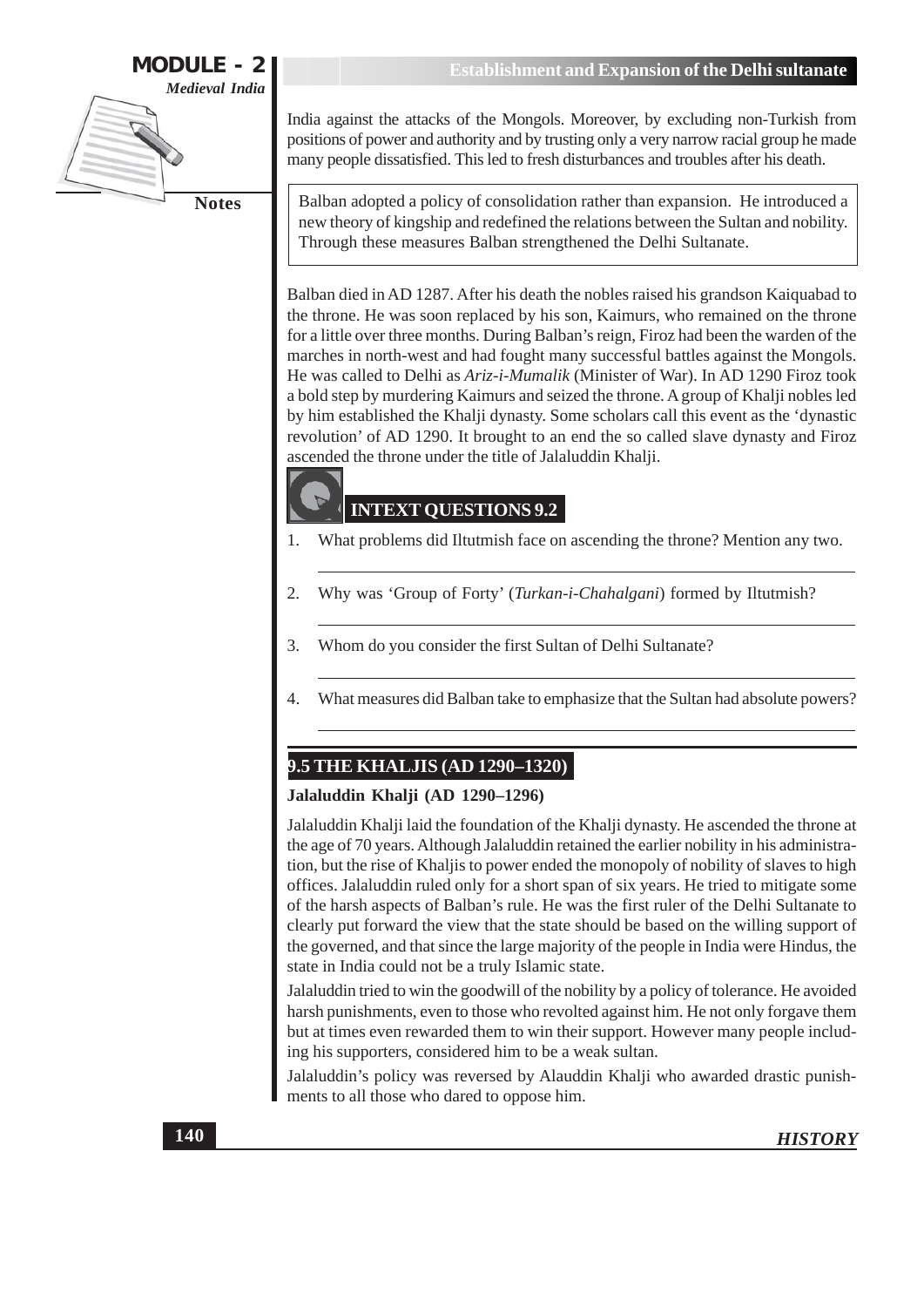### Alauddin Khalji (AD 1296-1316)

Alauddin Khalji was Jalaluddin's ambitious nephew and son-in-law. He had helped his uncle in his struggle for power and was appointed as *Amir-i-Tuzuk* (Master of Ceremonies). Alauddin had two victorious expeditions during the reign of Jalaluddin. After the first expedition of Bhilsa (Vidisa) in AD 1292, he was given the *igta* of Awadh, in addition to that of Kara. He was also appointed Arizi-i-Mumalik (Minister of War). In AD 1294, he led the first Turkish expedition to southern India and plundered Devagiri. The successful expedition proved that Alauddin was an able military commander and efficient organiser. In July AD 1296, he murdered his uncle and father-in-law Jalaluddin Khalji and crowned himself as the Sultan.

Alauddin decided to revive Balban's policies of ruthless governance. He decided to curb the powers of the nobles and interference of Ulema in the matters of the state. He also faced, a few rebellions in succession during the early years of his rule. According to Barani, the author of *Tarikh-i-Firuz Shahi*, Alauddin felt that there were four reasons for these rebellions: 1) The inefficiency of the spy system, 2) the general practice of the use of wine, 3) Social intercourse among the nobles and inter marriage between them and 4) the excess of wealth in the possession of certain nobles. In order to prevent the reoccurrence of these rebellions, Alauddin formulated certain regulations and implemented them. (1) Families that had been enjoying free land to sup-

port themselves should pay land tax for their holdings. This curbed the excess of wealth owned by some people. (2) The Sultan reorganized the spy system and took measure to make it more effective. (3) The use of liquor and intoxicants was prohibited. (4) The nobles were ordered not to have social gatherings or inter-marriages without his permission.

Alauddin established a huge permanent, standing army to satisfy his ambition of conquest and to protect the country from Mongol invasion.

### Market Regulations of Alauddin Khalji

Alauddin's measures to control the markets were one of the most important policy initiative. Since Alauddin wanted to maintain a large army, he therefore, lowered and fixed the price of the commodities of daily use. To control the prices, Alauddin set up three different markets for different commodities in Delhi. These markets were the grain market (*Mandi*), cloth market (*Sarai Adl*) and the market for horses, slaves, cattles, etc. To ensure implementation, Alauddin appointed a superintendent (Shahna-i-Mandi) who was assisted by an intelligence officer. Apart from Shahna-i-Mandi, Alauddin received daily reports of the market from two other independent sources, *barid (intelligence officer)* and munhivans (secret spies). Any violation of Sultan's orders resulted in harsh punishment, including expulsion from the capital, imposition of fine, imprisonment and mutilation.

Control of prices of horses was very important for the Sultan because without the supply of good horses at reasonable price to army, the efficiency of the army could not be ensured. Low price in the horse market were ensured by putting a stop to the purchase of horses by horse dealers and brokers (dalals) in Delhi market.

### **Expansion of Delhi Sultanate**

Under Alauddin Khalji the territorial expansion of the Delhi Sultanate, beyond North India, was the most important achievement.

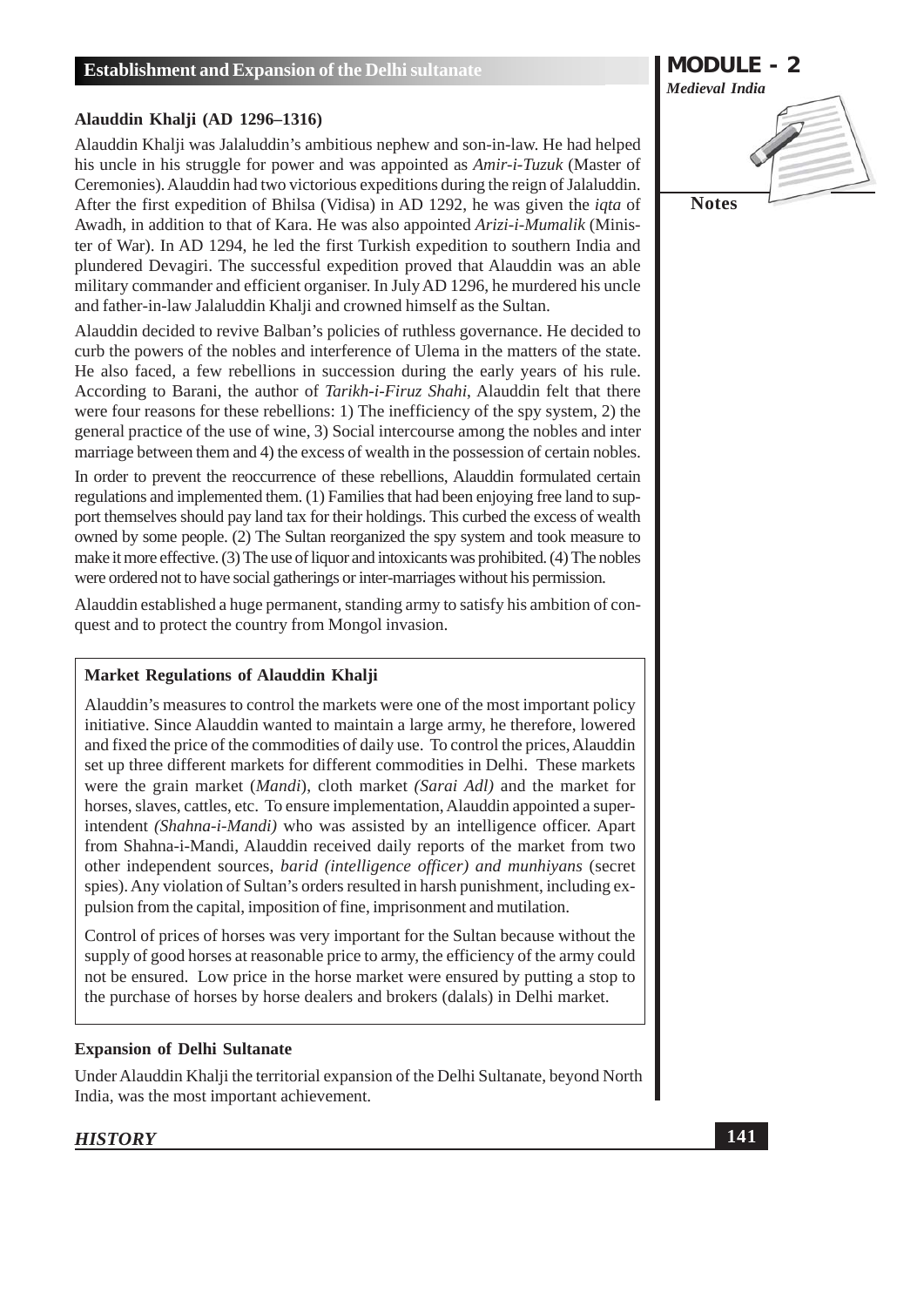

Alauddin first began his territorial conquest with a campaign against Gujarat. Alauddin was motivated by his desire to establish a vast empire and obtain the wealth of Gujarat. The riches of Gujarat were to pay for his future conquests and her sea port was to ensure a regular supply of Arab horses for his army. In AD 1299, an army under two of Alauddin's noted generals Ulugh Khan and Nusarat Khan marched against Gujarat. Rai Karan the ruler of Gujarat fled, the temple of Somnath was captured. An enormous booty was collected. Even the wealthy Muslim merchants were not spared. Many slaves were captured. Malik Kafur was one among them who later became the trusted commander of the Khalji forces and led the invasions to South India. Gujarat now passed under the control of Delhi.

After the annexation of Gujarat, Alauddin turned his attention towards Rajasthan. Ranthambore was the first target. Ranthambore was reputed to be the strongest fort of Rajasthan and had earlier defied Jalaluddin Khalji. The capture of Ranthambore was necessary to break the power and morale of the Rajputs. The immediate cause of attack was that the ruler of Ranthambore Hamirdeva gave shelter to two rebellious Mongol soldiers and refused to hand over them to the Khalii ruler. Hence an offensive was launched against Ranthambore. To begin with the Khalji forces suffered losses. Nusrat Khan even lost his life. Finally Alauddin himself had to come on the battle filed. In AD 1301, the fort fell to Alauddin.

In AD 1303, Alauddin besieged Chittor, another powerful state of Rajputana. According to some scholars, Alauddin attacked Chittor because he coveted Padmini, the beautiful queen of Raja Ratan Singh. However many scholars do not agree with this legend as this is first mentioned by Jaisi in his Padmavat more than two hundred years later. According to Amir Khusrau, the Sultan ordered a general massacre of the civil population. Chittor was renamed Khizrabad after the name of Sultan's son Khizr Khan. Alauddin however returned back quickly to Delhi as Mongol army was advancing towards Delhi.

In AD 1305, Khalji army under Ain-ul-Mulk captured Malwa. Other states such as Ujjain, Mandu, Dhar and Chanderi were also captured. After the conquest of Malwa, Alauddin sent Malik Kafur to the South and himself attacked Siwana. The ruler of Siwana Raja Shital Deva defended the fort bravely but was ultimately defeated. In AD 1311, another Rajput kingdom Jalor was also captured. Thus by AD 1311, Alauddin had completed the conquest of large parts of Rajputana and became the master of North India.

### **Deccan and South India**

The imperialist ambitions of Alauddin were not satisfied with the conquest of the north. He was determined to conquer south as well. The wealth of the southern kingdoms attracted him. The expeditions to the south were sent under Malik Kafur, a trusted commander of Alauddin who held the office of the Naib.

In AD 1306–07, Alauddin planned fresh campaign in Deccan. His first target was Rai Karan (the earlier rule of Gujarat), who had now occupied Baglana, and defeated him. The second expedition was against Rai Ramachandra, the ruler of Deogir who had earlier promised to pay tribute to Sultan but did not pay. Ramachandra surrendered after little resistance to Malik Kafur and was treated honourably. He was kept a guest at Alauddin's court and was given a gift of one lakh tankas and the title of Rai Rayan. He was also given a district of Gujarat and one of his daughters was married to Alauddin. Alauddin showed generosity towards Ramachandra because he wanted to have Ramachandra as an ally for campaigns in the South.

After AD 1309 Malik Kafur was despatched to launch campaign in South India. The first expedition was against Pratab Rudradeva of Warangal in the Telengana area. This siege lasted for many months and came to an end when Rai agreed to part with his treasures and pay tribute to Sultan.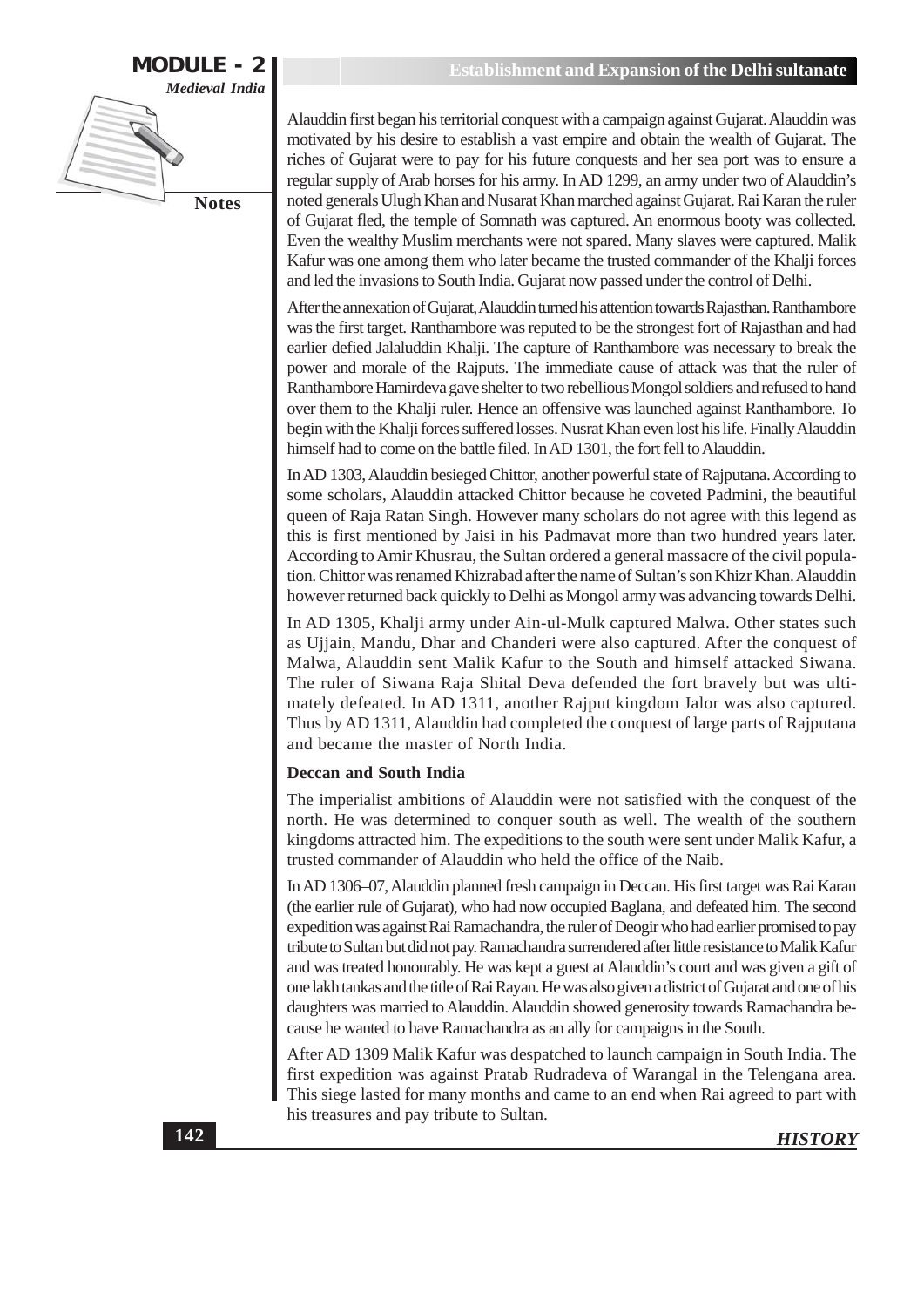The second campaign was against Dwar Samudra and Ma'bar (modern Karnataka and Tamil Nadu). The ruler of Dwar Samudra, Vir Ballala III realized that defeating Malik Kafur would not be an easy task, hence he agreed to pay tribute to Sultan without any resistance. In the case of Ma'bar (Pandya Kingdom) a direct decisive battle could not take place. However, Kafur plundered as much as he could including a number of wealthy temples such as that of Chidambaram. According to Amir Khusrau, Kafur returned with 512 elephants, 7000 horses, and 500 mans of precious stone. The Sultan honoured Malik Kafur by appointing him Naib Malik of the empire. Alauddin's forces under Malik Kafur continued to maintain a control over the Deccan kingdoms.

# **INTEXT OUESTIONS 9.3**

Why was the capture of Ranthambore necessary? 1.



**HISTORY** 

Map 9.1 Empire of Alauddin Khalji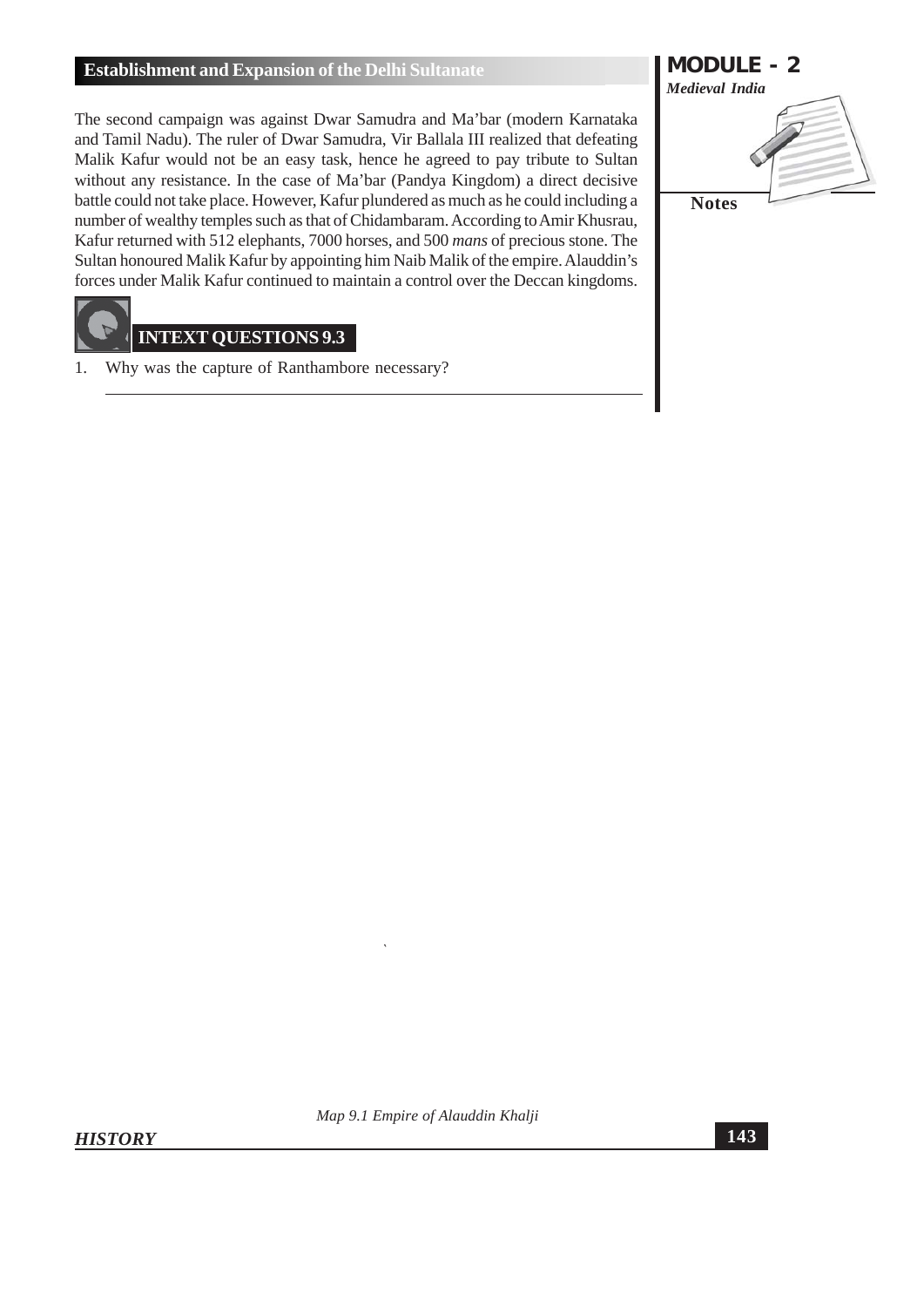

- 2. Who led the expeditions in the South during Alauddin Khalji's rule?
	- Mention two places where expeditions were undertaken during Jalaluddin's reign.
- 4. List the four regulations issued by Alauddin to curb rebellions.

Following the death of Alauddin in AD 1316, the Delhi Sultanate was plunged into confusion. Malik Kafur sat on the throne for a few days, only to be deposed by Qutbuddin Mubarak Shah. During this period, rebellions broke out in Deogir but were harshly suppressed. Qutbuddin Mubarak Shah was soon murdered and Khusrau ascended the throne. However he too did not last long as some dissatisfied officers, led by Ghiyasuddin Tughlaq, defeated and killed him in a battle. Thus only four years after the death of Alauddin, the Khalji dynasty came to end and power passed into the hands of the Tughlaqs.

### 9.6 THE TUGHLAQS (AD 1320-1412)

The founder of the Tughlaq dynasty was Ghazi Malik who ascended the throne as Ghiyasuddin Tughlaq in AD 1320 and this dynasty ruled till AD 1412. Giyasuddin rose to an important position in the reign of Alauddin Khalji. After a brief rule Ghiyassuddin Tughlaq died in AD 1325 and his son Muhammad Tughlaq ascended the throne. Under the Tughlaqs the Delhi Sultanate was further consolidated. Many outlying territories were brought under the direct control of the Sultanate.

### **The Deccan and South**

The regions of the Deccan which were conquered by the Khaljis had stopped paying tribute and were proclaiming independent status. Muhammad Tughlaq while a prince (called Juna Khan) led the early expeditions against Rai Rudra Dev who was defeated after a prolonged conflict and Warangal was now annexed under direct control of the Sultanate. Ma'bar was also defeated. Now the whole region of Telangana was divided into administrative units and made part of the Sultanate. In contrast to Allauddin Khalji's policy the Tughlaqs annexed the Deccan region. Muhammad Tughlaq even decided to transfer his capital from Delhi to Deogir and renamed it as Daultabad. In fact he wanted to control the northern region from this place. Substantial number of nobles, religious men and craftsmen shifted to the new capital. It seems that the idea was to treat it as the second capital and not abandon Delhi. Later the whole scheme was given up. However, the plan improved ties between the north and south. Apart from territorial expansion the social, cultural and economic interactions also grew.

#### **East India**

Bhanudeva II, the ruler of Jajnagar in Orissa had helped Rai Rudra Dev of Warangal in his battle against Delhi Sultans. Ulug Khan led an army against him in AD 1324 Bhanudeva II was defeated and his territory annexed. In Bengal there was discontent of nobles against their Sultan. The dissatisfied nobles invited the Tughlaq prince to invade their ruler. The army of Bengal was defeated and a noble Nasiruddin was installed on the throne.

### North West

The Mongol invasions from the North-West region were rocking the Sultanate on regular intervals. In AD 1326–27 a big Mongol assault under Tarmashirin Khan took place.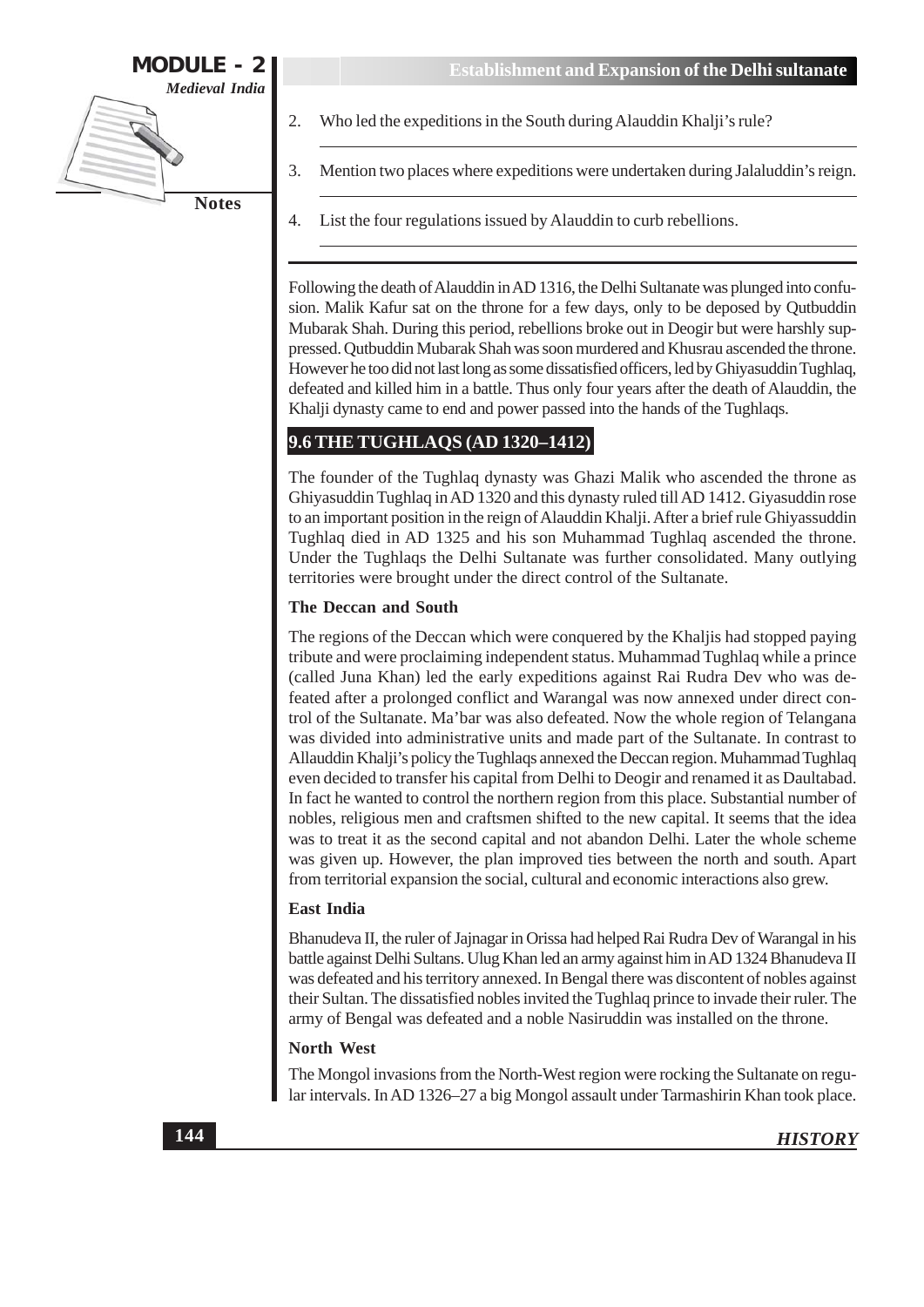### **Transfer of Capital**

One of the controversial measures of Muhammad bin Tughlaq was that he transferred his capital from Delhi to Deogir (Daultabad). According to Dr. Mahdi Hussain, the Sultan wanted to maintain both Delhi and Daultabad as his capitals. As per Barani, in AD 1326–27, Sultan decided to shift his capital from Delhi to Deogir (Daultabad) in the Deccan because it was more centrally located. According to Ibn Batuta, the people of Delhi used to write letters containing abuses to the Sultan, therefore, in order to punish them Sultan decided to shift the capital. Isami say that it was a place at a safer distance from the North West frontier and thus-safe from the Mongols. In view of different versions it is difficult to assign one definite reason for this shift.

The entire population was not asked to leave only the upper classes consisting of shaikhs, nobles, ulema were shifted to Daultabad. No. attempt was made to shift the rest of the population. Though Muhammad bin Tughlaq built a road from Delhi to Deogir and set up rest houses but the journey was extremely harsh for the people. Large number of people died because of rigorous travelling and the heat. Due to growing discontent and the fact that north could not be controlled from south, Muhammad decided to abandon Daultabad.

Muhammad Tughlaq decided to secure the frontier. The region from Lahore to Kalanur including Peshawar was conquered and new administrative control was established. Besides, the Sultan also planned invasions of Oarachil region (In present day Himachal) and Qandhar but did not succeed. In fact these schemes resulted in heavy loss.

Muhammad Tughlaq was very innovative in adopting new policies. He started a new department for the development of Agriculture. It was called Diwan-i Kohi. Peasants were given financial support to help in arranging seeds for cultivation. This loan was also given in case of crop failures. Another important measure was to introduce token currency to tide over the shortage of Silver. However, this scheme failed causing great financial loss to the sultanate.

### **Token Currency**

Another controversial project undertaken by Muhammad bin Tughlaq was the introduction of "Token Currency". According to Barani, the Sultan introduced token currency because the treasury was empty due to the Sultan's schemes of conquest as well as his boundless generosity. Some historians are of the opinion that there was a shortage of silver world wide at that time and India too faced the crisis therefore, the Sultan was forced to issue copper coins in place of silver.

Muhammad introduced a copper coin (*Jittal*) in place of silver coin (tanka) and ordered that it should be accepted as equivalent to the tanka. However, the idea of token currency was new in India and it was difficult for traders and common people to accept it. The State also did not take proper precautions to check the imitation of coins issued by the mints. Government could not prevent people from forging the new coins and soon the new coins flooded the markets. According to Barani the people began to mint token currency in their houses. However the common man failed to distinguish between copper coin issued by the royal treasury and those which were locally made. Thus the Sultan was forced to withdraw the token currency.

Muhammad Tughlaq was succeeded by his cousin Firuz Tughlaq. Under him no new territories could be added to the Sultanate. He managed to keep large areas intact

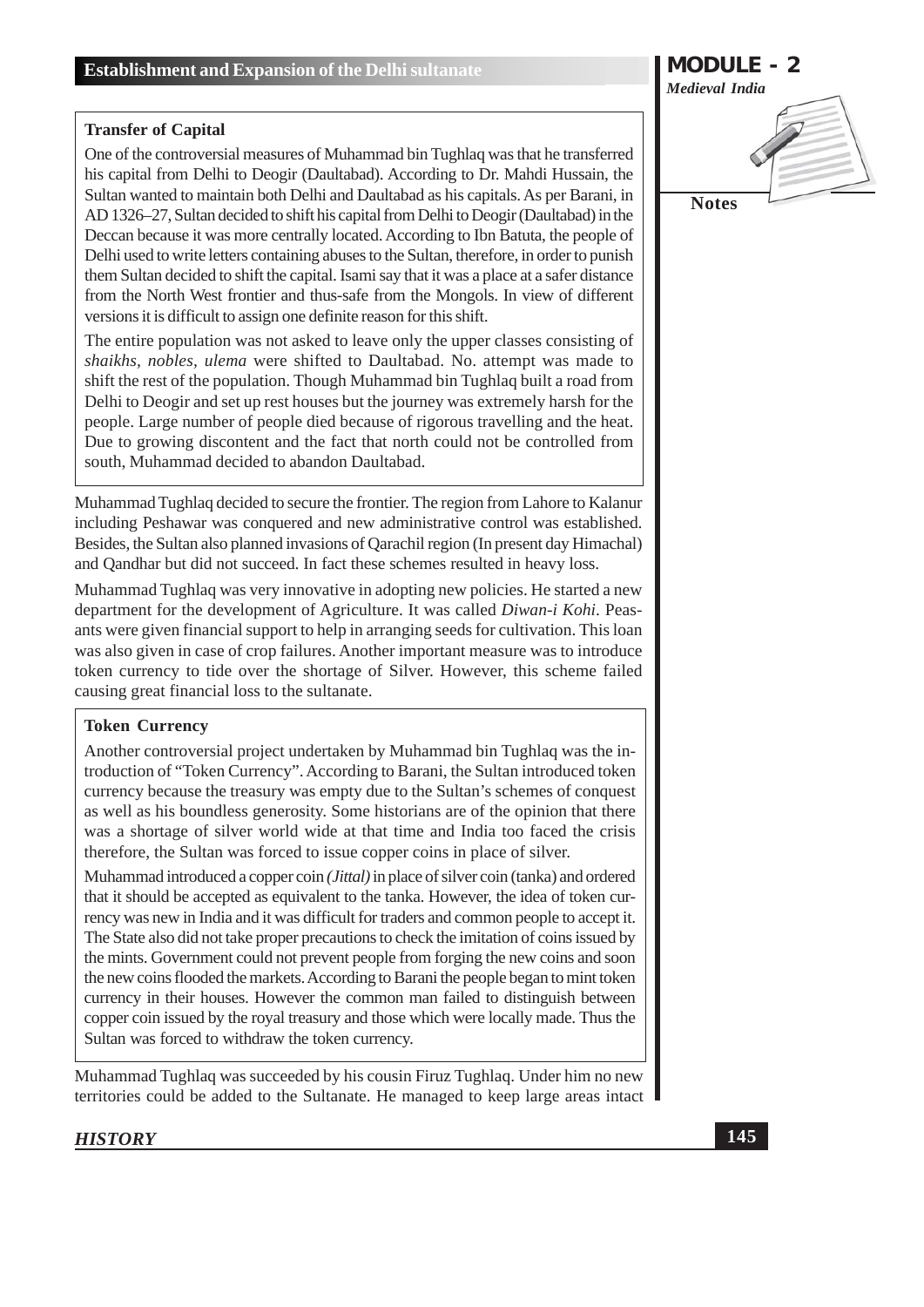**Notes** 

**Establishment and Expansion of the Delhi sultanate** 

with great efforts. However, the political control of Delhi gradually weakened during the rule of Firuz's successors. The invasion of Timur in AD 1398 left the sultanate desolate. By the end of Tughlaq rule (AD 1412) the Sultanate was confined to a small territory in north India. A number of regions proclaimed independent status. In the east Bengal and Orissa enjoyed complete autonomy. In eastern UP and large parts of Bihar a new independent kingdom of Sharqis emerged. In the Deccan and South Vijaynagar empire and Bahmani kingdom became political powers. Large parts of Punjab were occupied by independent nobles. Gujarat and Malwa became fully independent. Rajput states in Rajasthan no longer treated Delhi Sultans as their overlords.

# **INTEXT OUESTIONS 9.4**

- Under which title did Ghazi Malik ascend the throne in 1320 AD? 1.
- $\overline{2}$ . Whom did Ghiyasuddin send to conquer the South?
- $\overline{3}$ . What was the political motive of Muhammad's transfer of capital?
- What was the concept of Token currency?  $\overline{4}$ .

# 9.7 SAYYID DYNASTY (1414–1450 AD)

After defeating the army of Delhi in 1398 Timur appointed Khizr Khan as the ruler of Multan. Khizr Khan defeated Sultan Daulat Khan and occupied Delhi and founded Sayyid dynasty. He did not assume the title of Sultan but was comfortable with Rayati-Ala. The author of the Tarikh-i-Mubarak Shahi, Yahya Sirhindi claims that the founder of the Sayyid dynasty was a descendant of the prophet.

Khizr Khan was the most competent Sayyid rule of the dynasty. After Khizr Khan's death Mubarak Shah (AD 1412-34) and Muhammad Shah (AD 1434-45) ascended the throne one after another. All of these rulers tried to control rebellious regions like Katehar, Badaun, Etawah, Patiali, Gwalior, Kampil, Nagaur and Mewat but they failed due to the conspiracy of the nobles.

In 1445 AD, Alam Shah ascended the throne and became the Sultan. He proved a totally incompetent Sultan. Alam Shah's Wazir Hamid Khan invited Bhalol Lodi to take charge of the army and after realizing that it would be difficult to continue as Sultan, Alam Shah left for Badaun.

# 9.8 RECONSOLIDATION UNDER LODI DYNASTY (1451-1526)

With the help of a few nobles Bahlol Lodi (AD 1451–1489) took charge of the army. and became the Sultan. Thus he laid the foundation of Lodi dynasty whose rulers were Afghans. The Lodis were the last ruling family of the Sultanate period and the first to be headed by the Afghans.

Sultan Bahlol Lodi was a capable general. He was aware of the fact that to establish his control over Sultanate he would require help and support of Afghan nobles. The Afghan nobles wanted Sultan to treat them as an equal partner rather than an abso-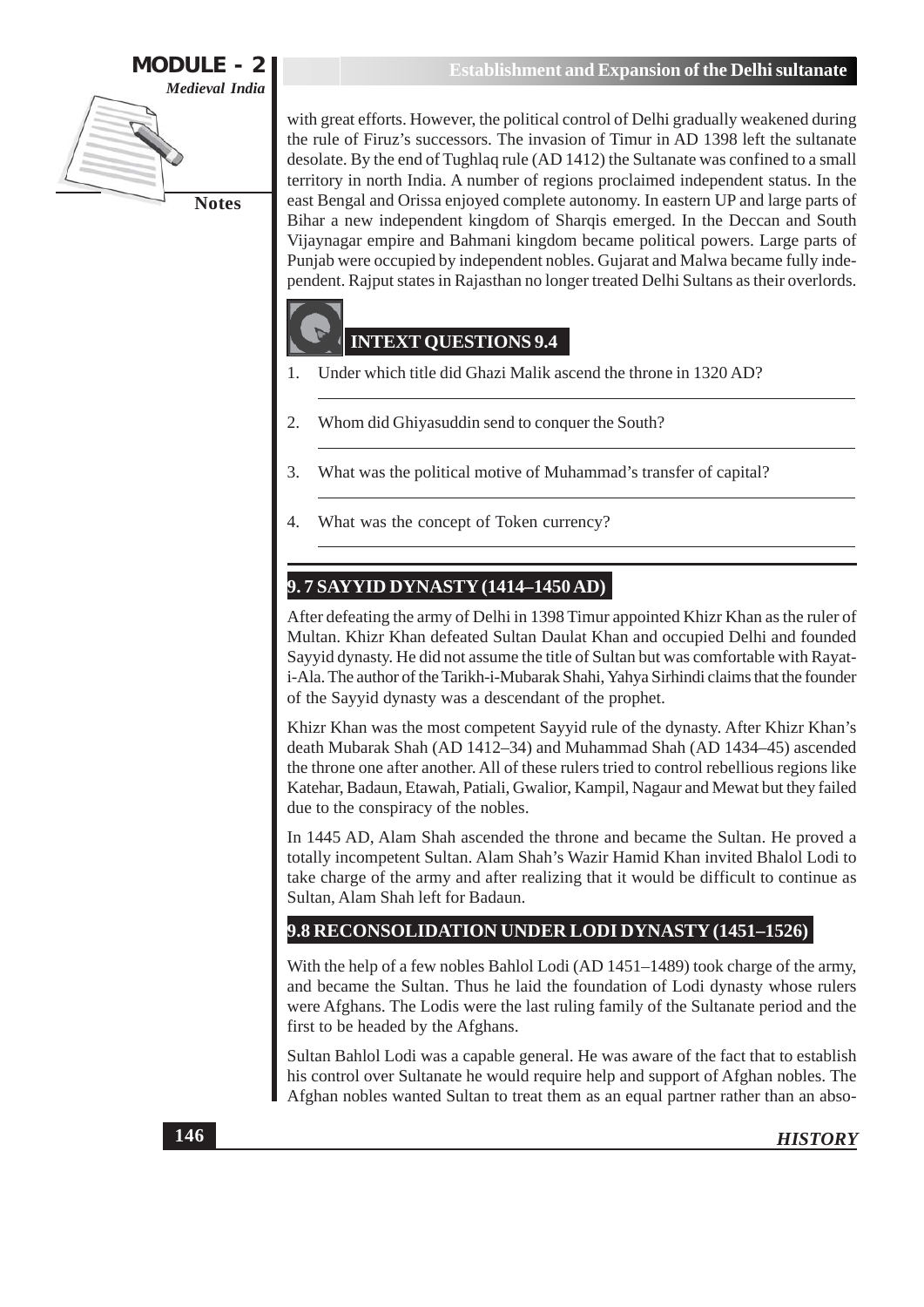lute monarch. To placate them Bahlol publicly declared that he considered himself one of the Afghan peers and not the king. He did not sit on the throne nor did he insist on his nobles standing in his court. This policy worked well throughout his long reign and he did not face any trouble from his powerful Afghan nobles.

Bahlol Lodi successfully suppressed the revolts in Mewat and Doab. In AD 1476 he defeated the Sultan of Jaunpur and annexed it to Delhi Sultanate. He also brought the ruler of Kalpi and Dholpur under the Suzerainty of Delhi. However, he failed to reoccupy Bengal, Gujarat and the Deccan.

After the dealth of Bahlol Lodi, Sikandar Lodi (AD 1489-1517) ascended the throne. Sikandar Lodi showed little tolerance towards the non-mulsims. He re-imposed *jaziya* on non-mulsims.

Sikandar Lodi believed in the superior position of the Sultan vis-a-vis the nobles. He compelled nobles and *amirs* to show formal respect to the Sultan in *darbar* and outside and treated them harshly. He re-annexed Bihar, Dholpur, Narwar and some parts of the kingdom of Gwalior and Nagor to the Delhi Sultanate.

After the death of Sikandar Lodi in AD 1517 his nobles helped Ibrahim Lodi to become Sultan. His reign proved a period of revolts. Firstly his own brother Jalal Khan rebelled. Sultan Ibrahim Lodi got him murdered. Bihar declared its independence. Daulat Khan the governor of Punjab also rebelled. Sultan's behaviour caused much dissatisfaction. The rebellions Daulat Khan sent an invitation to Babur at Kabul to invade India. Babur defeated Sultan Ibrahim Lodi in AD 1526 in the battle at Panipat.

Summing up the end of the Sultanate, a scholar states "The Sultanate of Delhi, which had its birth on the battlefield of Tarain in AD 1192, breathed its last in AD 1526 a few miles away on the battlefield of Panipat".



### **INTEXT QUESTIONS 9.5**

- 1. What policy did Bahlol Lodi adopt to seek the co-operation of Afghan nobles?
- $\overline{2}$ . Who founded the Sayyid dynasty?
- $\mathfrak{Z}$ . Who is the author of Tarikh-i-Mubarak Shahi?
- What measure did Sikandar take to improve the dignity and *status* of Sultan?  $\overline{4}$ .

# 9.9 CHALLENGES FACED BY THE SULTANATE

With the establishment of the Mughal Empire the rule of Delhi sultanate came to an end. During more than 300 years of its rule the Delhi sultanate went through various ups and downs but survived as a political force. Here we would like to discuss the major challenges the sultanate faced.

### **Attacks by Mongols and others**

Since its inception the major threat to the sultanate came in the form of Mongol invasions. Mongols were nomadic groups who inhabited the steppes north of China and east of Lake Baikal. They formed a huge nomadic empire under Chengiz Khan

### **HISTORY**

**MODULE - 2 Medieval India Notes**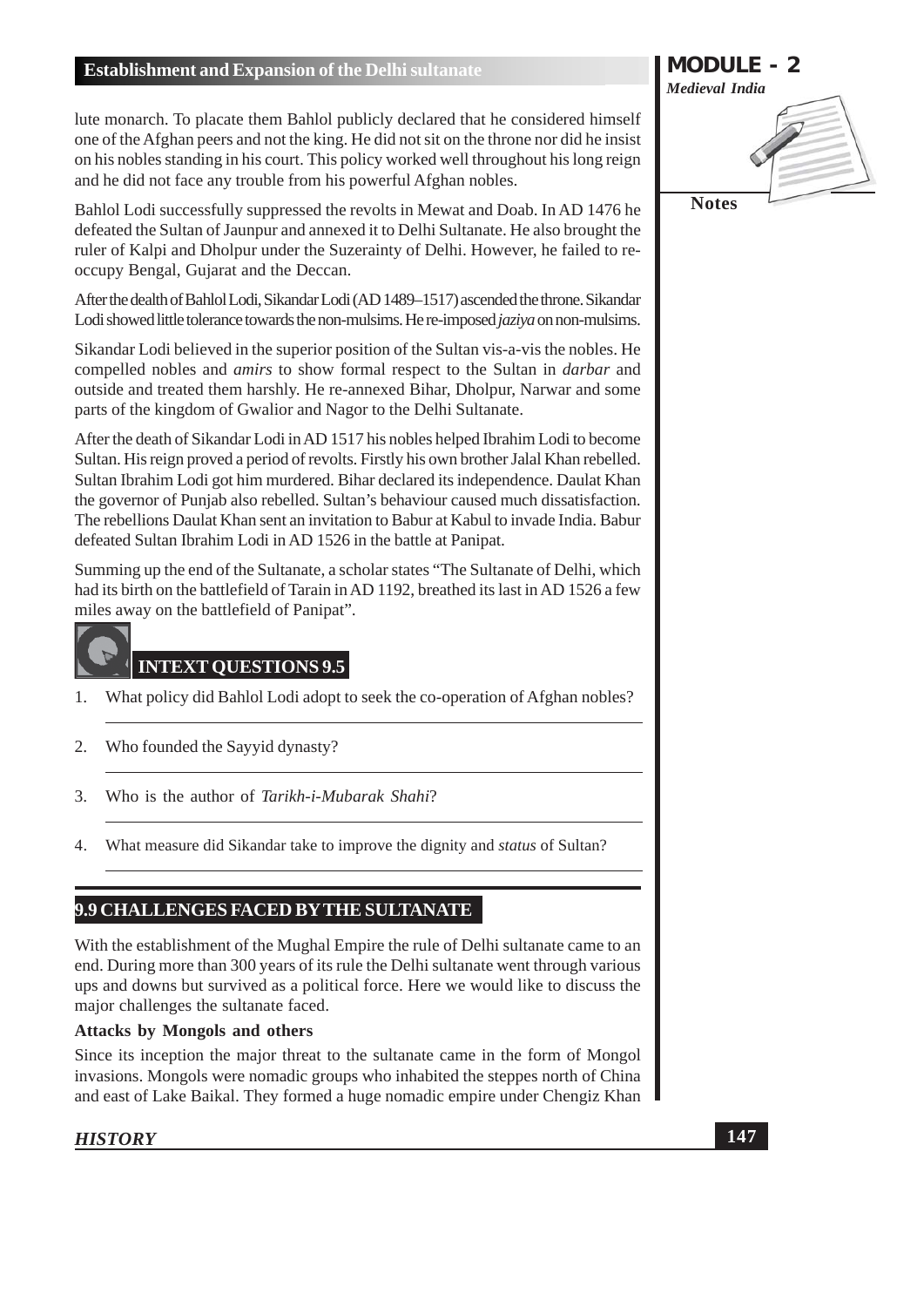

in the 12<sup>th</sup>century. From 13<sup>th</sup> century onwards they repeatedly attacked the Delhi Sultanate. The Sultans as a policy appeased them and also at times confronted. Balban and Allauddin Khalji confronted them with full military might. During Khalji's time Mongols under Qultlug Khwaja even besieged Delhi and caused a lot of damage. The last significant attack of Mongols was by Tarmashirin during the reign of Muhammad Tughlaq. A lot of energy and resources of the Sultans were spent in facing these invasions but they could not destroy the sultanate.

Another important attack which shook the foundation of the sultanate was by Timur in 1398. The weakness of the Delhi Sultanate was made even worse by Timur's invasion of Delhi (1398). Timur was a son of the Chief of Chagtai branch of Turks. When he invaded India he was the master of almost whole of Central Asia. Timur's raid into India was a plundering raid and his motive was to seize the wealth accumulated by the Sultans of Delhi over the last 200 years. Sultan Nasiruddin and his Wazir Mallu Iqbasl faced Timur but were defeated. Timur entered Delhi and stayed for 15 days. He ordered general massacre and large number of Hindu and Muslim including women and children were murdered. Before leaving India Timur's invasion indicated the downfall of Delhi Sultanate. Delhi Sultanate lost control over Punjab. Timur appointed Khizr Khan, the ruler for Multan who controlled Punjab also. After the fall of Tughlaq dynasty he occupied Delhi and became the ruler of Delhi Sultanate. He laid the foundation of Saiyyid Dynasty.

### **Inner Conflict of Nobility**

Three hundred years of Delhi Sultanate witnessed five dynasties ruling over it. The main reason for change of dynasties and deposing of rulers was a constant struggle between the Sultan and the nobility (Umara). Soon after the death of Aibak they started fighting over the question of succession. Finally Iltutimish emerged victorious. Iltutimish created a group of loyal nobles called Turkan-i-Chihiligani ('The Forty'). After the death of Iltutimish various factions of the group of forty got involved in making their favourite son/daughter as the sultan. In ten years five sultans were changed. After that the Sultan who occupied the throne (Nasiruddin Mahmud) for 20 years hardly ruled and one of the powerful noble Balban was defacto sultan. The same Balban succeeded Nasiruddin after his death. Almost similar events happened after the death of each powerful sultan (Balban, Alauddin Khalji, Firoz Tughlaq and others.) Since there was no well defined law of succession each noble tried to either crown himself or support some favourite heir of the dead sultan. Finally Afghans replaced the Turks as sultan with the accession of Bahlol Lodi.

### **Provincial Kingdoms**

Another consequence of this conflict was declaration of independence by various provincial heads in the regions. As a result a number of independent Afghan and Turkish kingdoms emerged. Important ones of such states were Bengal (Lakhnouti), Jaunpur, Malwa, Gujarat, the Bahmani kingdom in the Deccan etc. Quite often these states were at war with the Sultanate. The whole process weakened the sultanate.

### **Resistance by Indian Chiefs**

The sultans had to face the resistance from Indian chiefs at regular intervals. The Rajput chiefs in Rajputana (Mewar, Ranthambhor, Chittor etc.), Warangal, Deogiri & Ma'bar in Deccan and South, the king of Dhar, Malwa in Central India, Jajnagar in Orissa and a host of smaller chieftains were constantly at war even after successive defeats. All these struggles weakened the sultanate.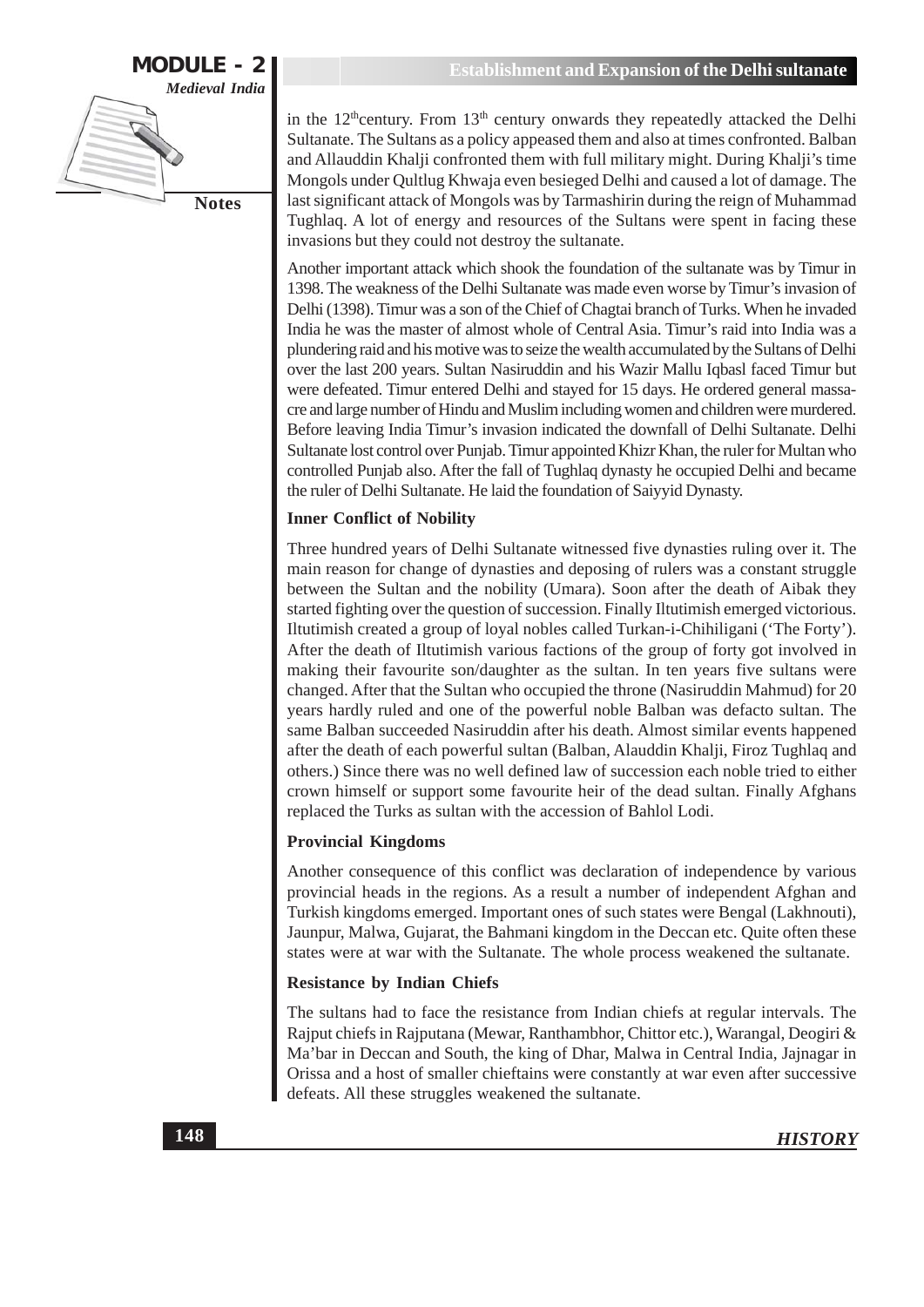The Delhi sultanate was considerably weakened after the Khalji and Tughlaq reign. Finally the invasion of Babur in AD 1526 brought it to an end. Now a much more centralised and strong empire under the Mughals established itself in India and ruled for a further period of more than two hundred years. We will discuss it in our next lesson on the Mughal Rule. But before moving to the Mughals we provide you a brief account of the provincial kingdoms.

### **Rise of The Provincial Kingdoms**

You have read that the process of disintegration of the Delhi Sultanate had started during the reign of Muhammad bin Tughlaq. However, Firuz Shah Tughlaq tried to control the situation but failed. During this period, some of the provincial rulers declared their independence from the rule of the Sultanate.

### **Jaunpur**

Jaunpur was a prosperous province in the eastern part of Delhi Sultanate. Malik Sarwar was the Governor of Jaunpur. Soon he became the ruler of Kanauj, Kara, Awadh, Sandeela, Dalmau, Bahraich, Bihar and Tirhut. Though Malik Sarwar did not assume the title of Sultan, but he laid down the foundation of Sharqi Dynasty.

After the death of Malik Sarwar in AD 1399, his adopted son Malik Karanphul succeeded the throne. He assumed the title of Mubarak Shah and thus was the first ruler of Sharqi dynasty. When Mubarak Shah was the ruler of Jaunpur dynasty, during that time Mahmud Tughlaq, the Sultan of Delhi was the puppet in the hands of Mallu Iqbal. Mallu Iqbal undertook an expedition to recover Jaunpur but failed. On Mubarak Shah's death in AD 1402 his younger brother Ibrahim ascended the throne. He ruled for 34 years.

During Ibrahim's reign the relations between Delhi and Jaunpur became worse. Ibrahim was the greatest ruler of Sharqi dynasty under whom Jaunpur became an important centre of learning. Under him Jaunpur evolved a distinct architecture which is known as Sharqi style of architecture. The most famous of their buildings was the Atala Masjid at Jaunpur.

Ibrahim's successor Mahmud conquered the fort of Chunar. He also tried to conquer Kalpi but failed. He invaded Delhi but was defeated by Bahlol Lodi. After Mahmud, Jaunpur saw the rule of Muhammad Shah and Husain Shah. Husain Shah died in AD 1500 and with him ended the Sharqi dynasty.

### **Kashmir**

Shamshuddin Shah (AD 1339) was the first Muslim ruler of Kashmir. In AD 1389 Sikandar ascended the throne. He was a powerful and despotic ruler. Sikandar died in AD 1416 and his son Ali Shah ascended the throne. After some years his brother Shah Khan ascended the throne under the title of Zainul Abidin.

Zainul Abidin was a liberal and enlightened ruler. To secure the support of all the groups, he called back all such groups who had been banished by Sikandar. He abolished 'jaziya' and prohibited cow slaughter. Zainul Abidin paid great attention towards the economic growth of Kashmir. He himself was a great scholar of Persian, Sanskrit, Tibetan and Kashmiri language. He ordered the translation of Mahabharata and Rajatarangini (history of Kashmir) into Persian.

Zainul Abidin's successor proved a weak ruler. Taking advantage of his weaknesses Mirza Haider, a relative of Babur conquered Kashmir. In AD 1586 Kashmir was annexed by Akbar and became part of the Mughal Empire.

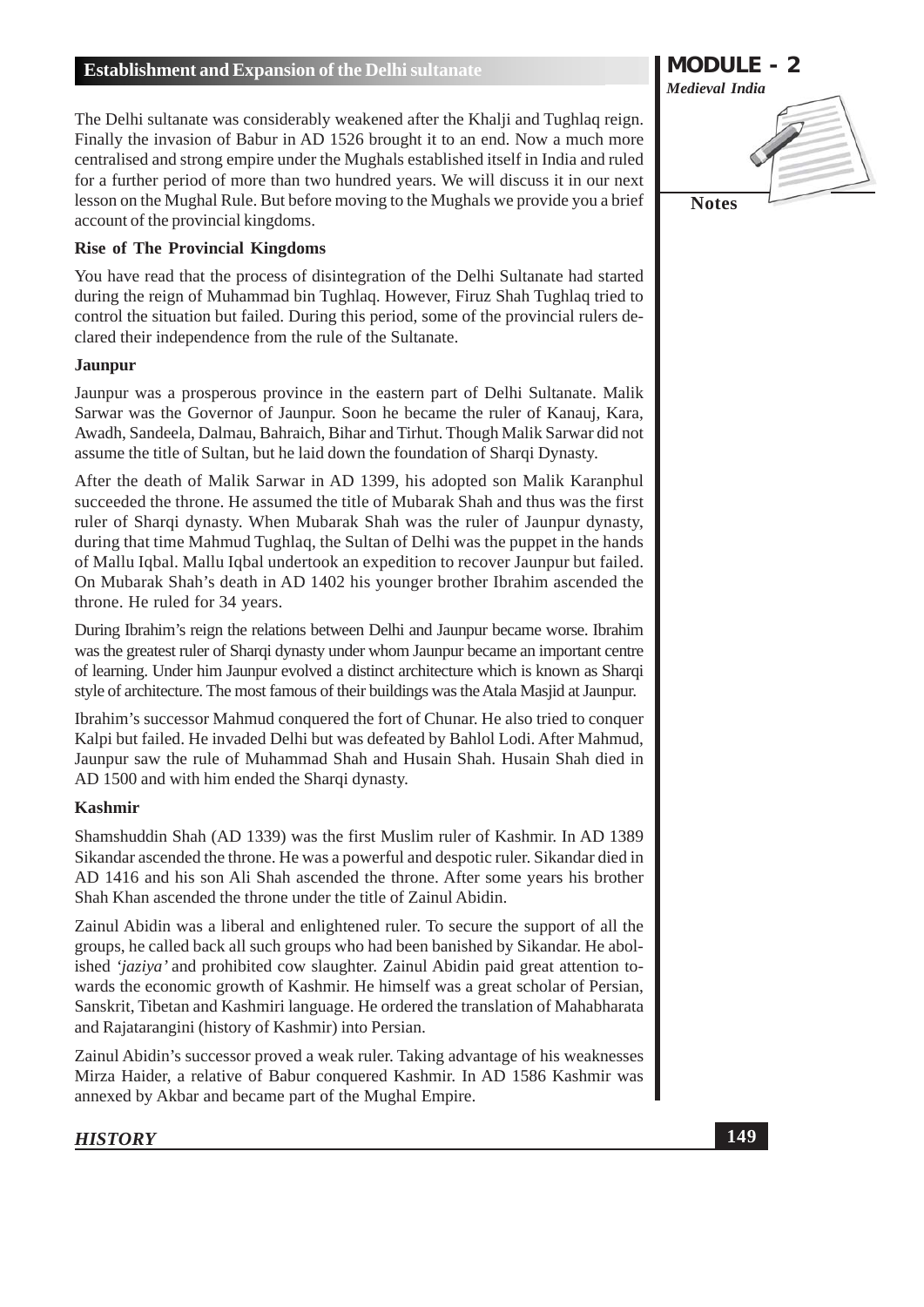

### **Malwa**

Malwa was the south-western province of Delhi Sultanate. It was conquered by Sultan Alauddin in AD 1310 and remained the part of Delhi Sultanate till the death of Firuz Tughlaq. Dilawar Khan threw off his allegiance to Delhi in AD 1401 after the invasion of Timur. He did not take the royal title of Sultan. After the death of Dilawar Khan in AD 1405, his son Ala Khan ascended the throne and acquired the title of Hoshang Shah. He made Mandu his capital. The Hindi Mahal, Jama Masjid, Jahaz Mahal are examples of Mandu architecture.

Hoshang Shah was succeeded by Ghazi Khan who was deposed by his minister Mahmud Khan Khalji in AD 1436. Mahmud assumed the title of Shah and laid the foundation of Khalji dynasty of Malwa. Under Mahmud Khalji, Malwa became strong and prosperous kingdom. He was a generous king. According to Ferishta he was polite, brave and learned person. Mahmud Khalji was followed by Ghiyasuddin and Nasiruddin. Mahmud II ascended the throne of Malwa in AD 1510. He called Medini Rai, a powerful Rajput to crush his disloyal nobles and appointed him his prime minister. The predominance of Rajputs at the court created jealousy among the Muslims nobles. The Sultan of Gujarat defeated Malwa and annexed Malwa to Gujarat.

### Gujarat

Gujarat has always attracted the invaders due to its geographical location, prosperity and fertility. Sultan Alauddin Khalji was the first Sultan who annexed Gujarat to the Delhi Sultanate. Since then it remained under the Turkish governors. At the time of Timur's invasion, Zafar Khan was the governor of this province. He threw off the allegiance to Delhi Sultanate. In AD 1410, he became the independent ruler of Gujarat. The most famous of the Gujarat rulers was Ahmad Shah (AD 1411 to 1441). To extend his kingdom, he restrained the Rajput States. Ahmad Shah founded the city of Ahmedabad. After the death of Ahmed Shah in AD 1441 his eldest son Muhammad Shah ascended the throne. He was known as Zar-Baksh. He was killed by conspirators in AD 1451. Muhammad Shah was followed by two weak rulers. Nobles raised Fateh Khan, a grandson of Ahmad Shah to the throne. He ruled as Mahmud. Mahmud was the ablest ruler of his dynasty. He ruled for 52 years. Mahmud died in AD 1511. He was followed by a number of rulers who had brief reigns. In AD 1572 Akbar conquered Gujarat and annexed it to the Mughal Empire.

### **Bengal**

Bengal was the easternmost province of Delhi Sultanate. Lack of proper means of transportation and communication created difficulty in controlling this province. Though Bengal was annexed to the Delhi Sultanate, a number of times it gained its independence. During the last decade of the 12<sup>th</sup> century AD Muhammad Bin Bakhitiyar annexed Bengal to the conquered territories of Muhammad Ghori. But after his death, his successors declared their independence with the support of the local people. Balban forced Bengal to accept the sovereignty of Delhi and appointed his son Bughra Khan as its governor. But after Balban's death he declared his own independence. Ghiyasuddin Tughlaq tried to solve this problem by partitioning Bengal into three independent administrative divisions namely Lakhnauti, Satgaon and Sonargaon. Muhammad bin Tughlaq tried to declare the supremacy of Delhi Sultanate but when he was busy in suppressing rebellion in other parts of Sultanate Bengal cut off its connection with Delhi.

Haji Iliyas, a noble united Bengal and became its ruler under the title of Shamsh-uddin Iliyas Shah. To counter increasing influence of Haji Iliyas Firuz Shah Tughlaq invaded Bengal but did not meet with success. He had to sign a treaty with Iliyas.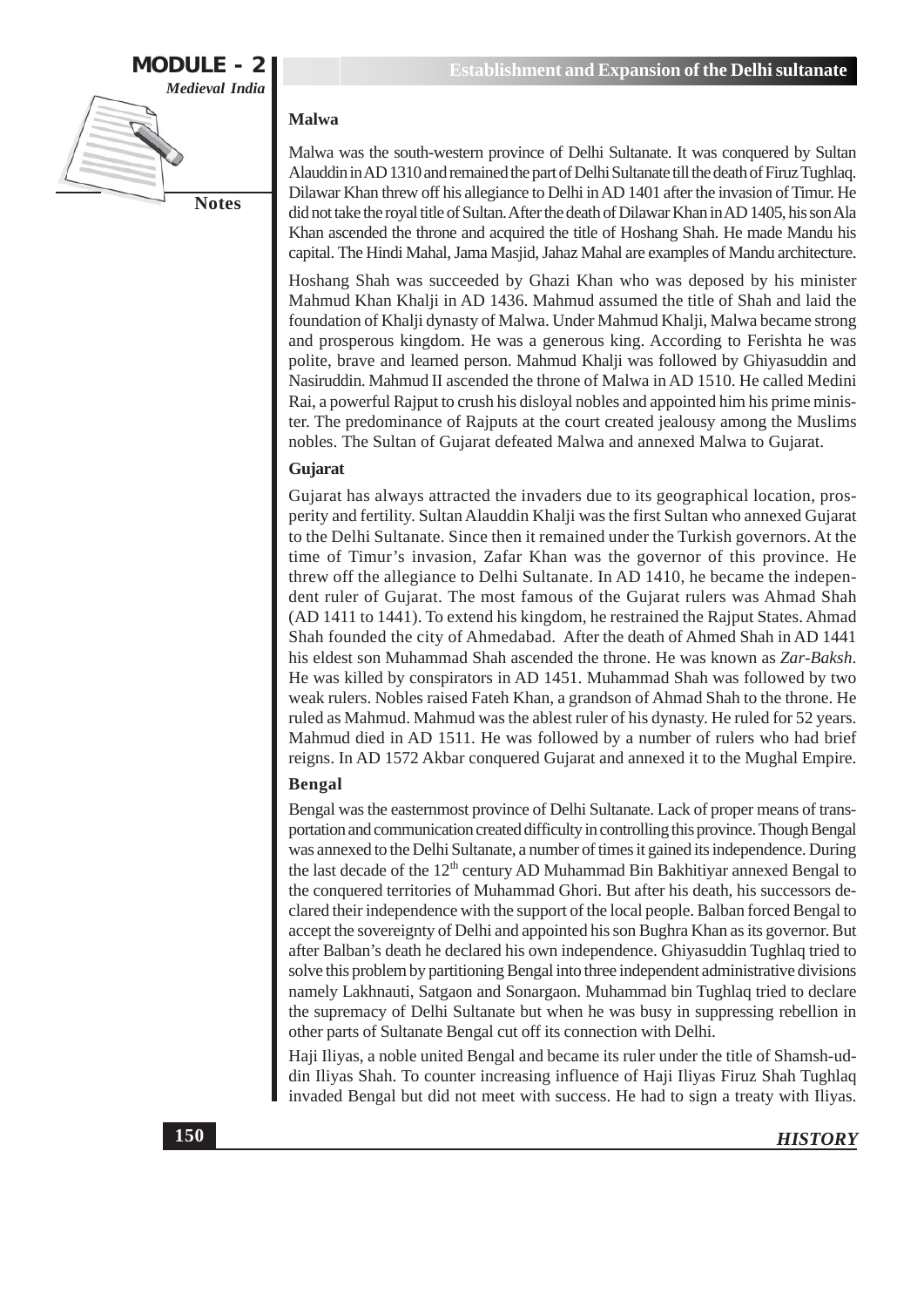According to the treaty, river Kosi was accepted as the boundary line between two kingdoms. Haji Iliyas died in AD 1357 and his son Sikandar succeeded the throne. During his reign Firuz Shah Tughlaq again tried to annex Bengal but failed. After the death of Sikandar, Ghiyasuddin Azam ascended the throne. He maintained friendly relations with the king of China which led to the rich foreign trade. This time, Nasiruddin, a grandson of Haji Iliyas was the ruler of Bengal. He peacefully ruled for 17 years.

During the reign of Alauddin Husain Shah, Bengal became rich and prosperous. On his death in AD 1518 his son Nasib Khan ascended the throne under the title of Nasir-ud-din Nusrat Shah.

In AD 1538 Sher Shah Suri defeated Ghiyasuddin Mahmud Shah and made Bengal a part of his empire.

# **INTEXT QUESTIONS 9.6**

- Why were Mongols attacking the Delhi Sultanate?  $\mathbf{1}$
- 2. What was the main conflict among nobles?
- $\overline{3}$ . What name was given to the rulers of Jaunpur dynasty?
- What steps did Ghiyasuddin Tughlaq take to resolve the problem of Bughra Khan  $4.$ declaring his own independence?



Islam rose in Arabia and spread quickly in different parts of the world under the caliphs. The Arabian armies captured the large parts of central Asia and even attacked India in 712 AD. The next important invasion into India was when Mahmud Ghazni attacked India. His main intention was to carry the wealth of India to Ghazni.

In the 12<sup>th</sup> century India was divided into small kingdoms mostly ruled by Rajput chiefs. During this time the political condition of central Asia was not good because of which Muhammad Ghori was to look towards India for expansion. In AD 1191 (First battle of Tarain) Muhammad Ghori was defeated by Prithviraj Chauhan. In 1192 (second battle of Tarain) Muhammad Ghori returned and this time Raiput forces were defeated. Thus Delhi passed into the hands of Turks. Muhammad Ghori left his Indian possessions in the hands of his trusted slave – general Qutbuddin Aibak which led to the establishment of Delhi Sultanate. Iltutmish further consolidated the Sultanate by putting down internal rebellions and conciliating the nobility by forming of 'Group of Forty'. The last powerful Sultan of slave dynasty was Balban who became the Sultan in AD 1266. He ruled in an autocratic manner and worked hard to elevate the position of sultan. After the death of Balban in AD 1287, the Khaljis came to the power in AD 1290.

The coming of Khaljis marked a break in the monopoly of Turkish rule. Jalaluddin Khalji laid the foundation of Khalji dynasty. In AD 1296, Alauddin Khalji murdered his uncle and father-in-law Jalaluddin Khalji and crowned himself as Sultan. He restored the prestige of the crown. He suppressed the nobility and ruled as an autocrat. His able general Alp Khan, Nusrat Khan, Zafar Khan, Ulugh Khan, Malik Kafur won him many victories. Another important measure taken by Alauddin was the establishment

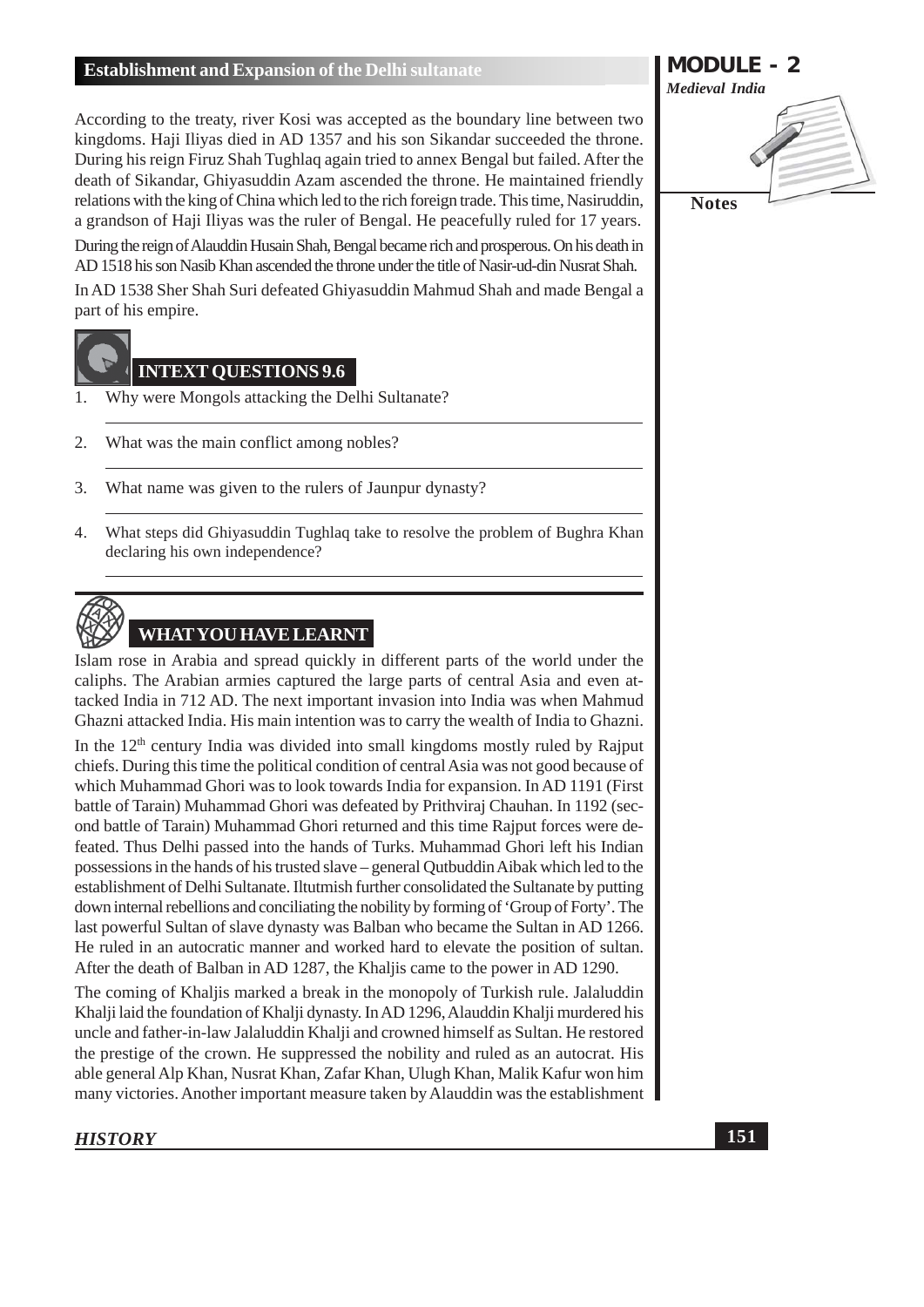

of markets where good were sold at fixed prices and did not allow any trader to earn more profit. He set up different markets for different commodities in Delhi.

The Khalji dynasty was followed by the Tughlaqs. Ghiyasuddin Tughlaq ascended the throne in AD 1320. He was succeeded by Muhammad Tughlaq in AD 1325. Muhammad Tughlaq is famous for his innovative projects. These projects included the transfer of his capital from Delhi to Daultabad, and introduction of token currency. Following the death of Muhammad Tughlaqs, the amirs and ulemas placed Firuz Tughlaq on the throne. During his reign the forces of disintegration were active. In AD 1398 Timur invaded the Delhi Sultanate in order to plunder it. The invasion of Timur gave an opportunity to the provincial Kingdoms to declare their independence from the Sultanate.

Malik sarwar began to rule as a defacto ruler of Jaunpur. Another province Malwa also threw its allegiance to Delhi Sultanate and its ruler Mahmud Khalji expanded the boundaries of Malwa. Gujarat broke away from the Sultanate when its governor Zafar Khan began ruling as an independent ruler. The most famous ruler of Gujarat was Ahmad Shah who founded Ahmedabad. The most remarkable ruler of the provincial Kingdoms was Zainal Abidin the ruler of Kashmir. Under him Kashmir became a strong and prosperous state. Bengal the Eastern most province of the Sultanate was annexed many times to Delhi Sultanate but repeatedly gained its independence. Haji Iliyas united Bengal which was divided into three administrative divisions by Delhi Sultanate.

Timur appointed Khizr Khan as the ruler of Multan, who laid the foundation of Sayyid dynasty. This dynasty was replaced by Afghans as the Lodi dynasty founded by Bahlol Lodi in AD 1451. Bahlol Lodi was a capable ruler who was able to win the support of his nobles. He was followed by Sikander Lodi. The last of the Lodis, Ibrahim Lodi was defeated by Babur in AD 1526 in the battle of Panipat. The Delhi Sultanate which had its birth in AD 1192 breathed its last in AD 1526 thus giving way to the establishment of the Mughal Empire.

# **TERMINAL QUESTIONS**

- Who was Mahmud Ghazni? Why did he invade India? 1.
- Who were Mamluk Sultans? How did Iltutmish consolidate his position? 2.
- $\overline{3}$ . What measures did Balban take to develop a highly centralized system of governance in Delhi sultanate?
- Describe briefly the measures undertaken by Alauddin Khalji to control the markets?  $\overline{4}$ .
- $5<sub>1</sub>$ Describe the transfer of capital and the introduction of token currency by Muhammad Tughlaq?
- What was the impact of Timur's Invasions on Delhi Sultanate? 6.
- For what reasons did Bengal remain a problem for the Delhi Sultanate? 7.

### **ANSWERS TO INTEXT OUESTIONS**

- $1<sub>1</sub>$ a) Ghazni
	- b) Prithiviraj Chauhan & Muhammad Ghori
	- c) Qutbuddin Aibak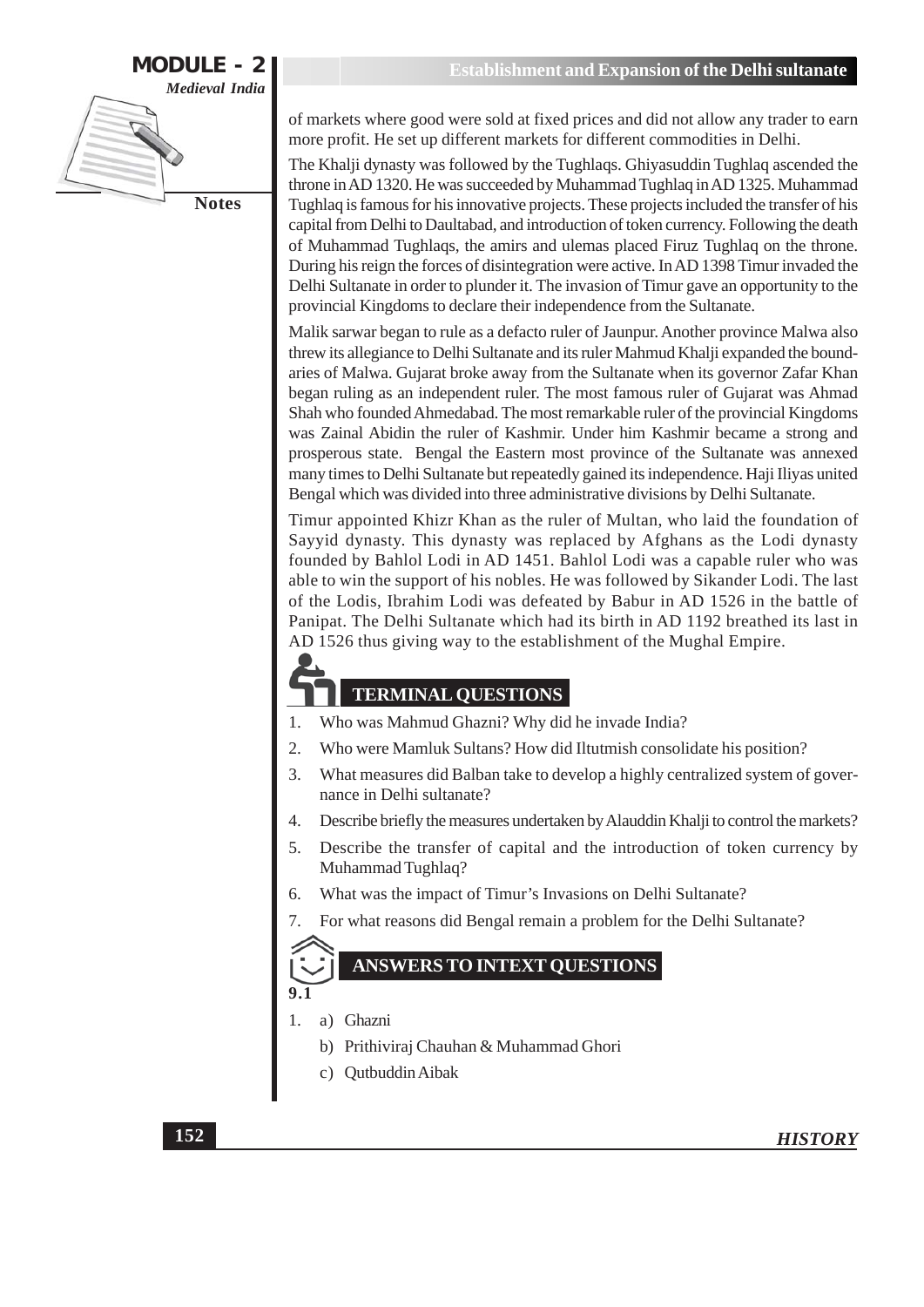### 2. AD 1192

 $3.$ Mahmud Ghazni was interested in plundering the wealth of India whereas Muhammad Ghori wanted to establish Turkish Rule in India

### $9.2$

- 1. (i) Discontents and revolts of amirs and nobles.
	- (ii) Unorganized administration
	- (iii) Undefined boundaries of the sultanate (any two)
- $2.$ **To support Monarchy**
- 3. Qutbuddin Aibak
- 4. (i) Magnificent court with strict rules
	- (ii) Formulated the theory of 'Kingship' and redefined the relationship between the sultanate and nobles
	- (iii) Introduction of *sijda* (prostration) and *paibos* (kissing of monarch's feet)
	- (iv) Did not allow any nobles to assume great powers.

### $9.3$

- The capture of Ranthambore was necessary to break the power and morale of  $1.$ Raiputs.
- 2. Malik Kafur
- 3. Devagiri and Bhilsa
- 4. (i) Families that had been enjoying free land to support themselves were now required to pay land tax for their holdings.
	- (ii) The Sultan reorganised the spy system and took measures to make it more effective.
	- (iii) The use of wine and intoxicants was banned.
	- (iv) The nobles were ordered not to have social gatherings or inter marriages without his permission.

### $9.4$

- 1. Ghiyasuddin Tughlaq
- 2. His son Juna Khan
- 3. (a) To maintain control over Deccan
	- (b) To establish centrally located capital
- The copper coin (Jittal) introduced by the Sultan was to serve as an equivalent to  $\overline{4}$ silver coin (tanka) to tide over shortage of silver.

### $9.5$

- Equality with nobles  $\mathbf{1}$
- $\overline{2}$ Khizr Khan
- $3.$ Yahya Sirhindi
- $4.$ Compelled nobles to stand in the durbar, respect and pay obedience to Sultan.
- 9.6
- Changes in central Asian Politics and to plunder the riches 1.